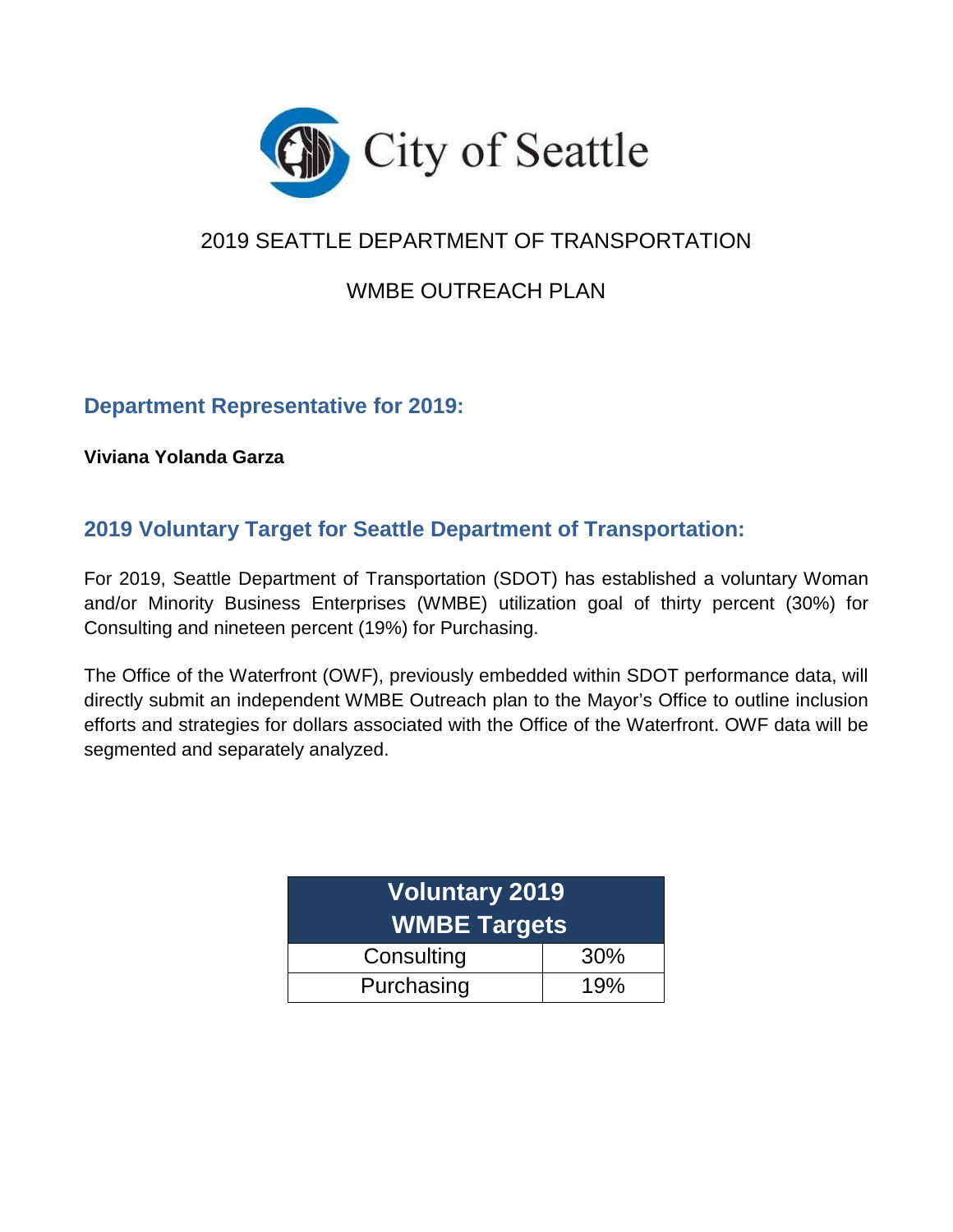# **Introduction:**

# **Policy Statement**

In accordance with *City of Seattle Ordinance #119603 "An Ordinance Directing City Departments To Use Available Tools To Promote Race And Gender Equity In Contracting", City of Seattle Ordinance #121717 "Equality in Contracting" codified under Seattle Municipal Code Chapter 20.42, Executive Order 2010-05: Outreach to Women and Minority Businesses, and Executive Order 2014-03: Equity in City Contracting,* the City of Seattle encourages all of its departments to be inclusive of underrepresented business communities, and strives to use all legal means to see that minority-owned and women-owned businesses do not face unfair barriers in their competition for city contracts and in their successful performance of those contracts.

Any voluntary utilization targets established in a Department Outreach Plan shall be reasonably achievable, however, no utilization requirements shall be a condition of contracting, except as may be allowed under Revised Code of Washington (RCW) 49.60.400.

City of Seattle policy requires each city department to develop an annual WMBE outreach plan to provide opportunities for minority-owned and women-owned businesses to gain City contracts and purchasing opportunities. This 2019 WMBE Outreach Plan briefly explains past performance and highlights strategies that will guide SDOT in its inclusion efforts for the year.

**Viviana Y. Garza, Interim WMBE Advisor of the SDOT Office of Equity & Economic Inclusion, will serve as the Department's representative for the City's WMBE Initiative.**

# **SDOT's 2018 WMBE Utilization Performance at a Glance**

# **Background**

SDOT'S WMBE efforts focus on leveraging the City's purchasing power to include and build the capacity of Woman- and Minority-owned businesses.

The following is a summary of WMBE participation in Consulting and Purchasing for the recently completed year, FY2018. A notable initiative for the department has been the implementation of work associated with the Move Seattle Levy. Incidentally, the Move Seattle Levy has a WMBE Goal of 23% for the entirety of the work which will span over 9 years.

As in years past, the consultant roster program – which is a simplified contracting tool for professional consultant services valued between \$52K - \$305K – has yielded significant success for enabling WMBE firms to access SDOT contracts.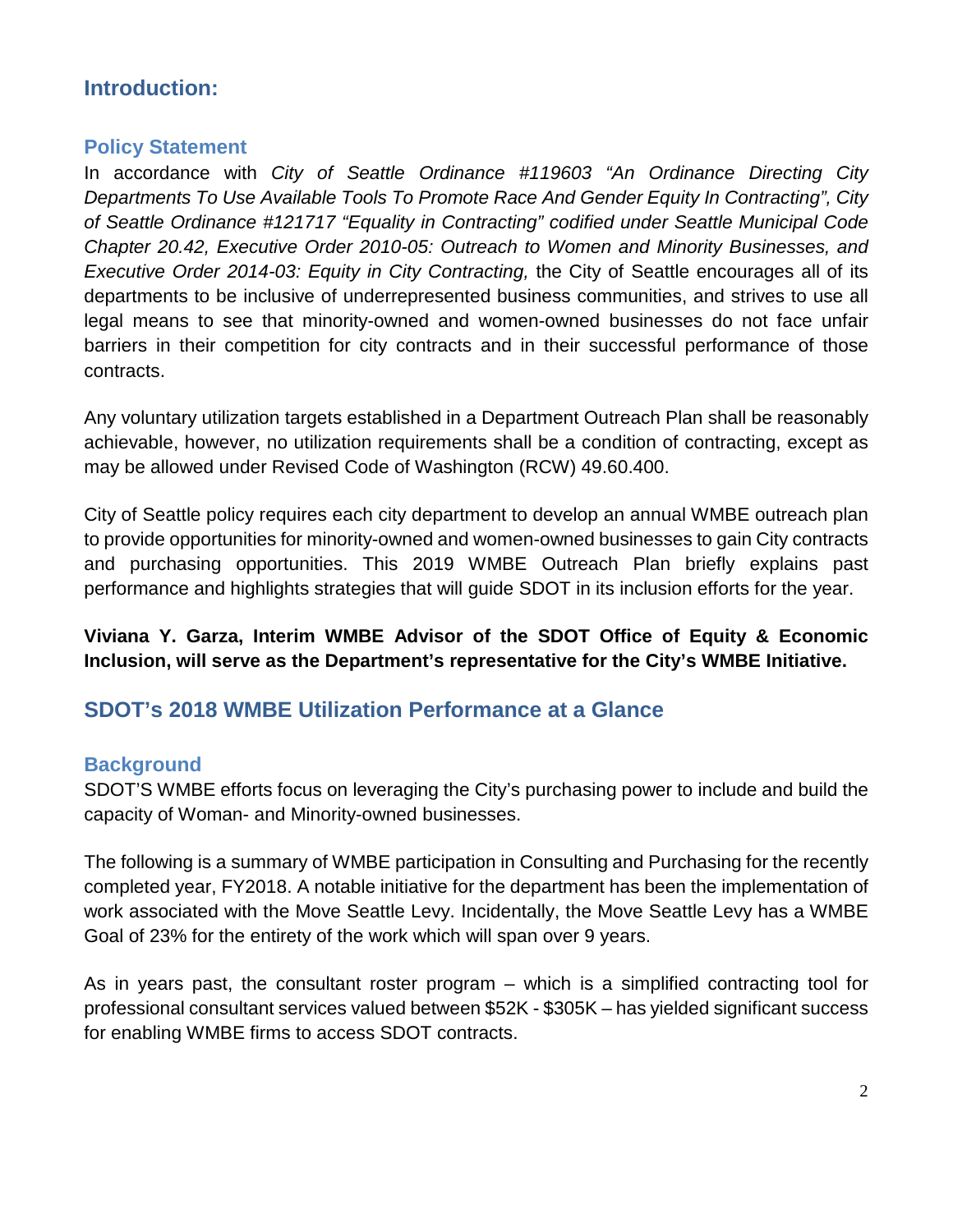**Figure 1 below illustrates SDOT's 2018 consultant and purchasing payments in comparison to 2017.**

| 2018 vs 2017 Performance Summary  |              |                  |        |                   |              |        |  |
|-----------------------------------|--------------|------------------|--------|-------------------|--------------|--------|--|
| <b>Procurement</b>                |              | 2017 Performance |        | 2018 Performance* |              |        |  |
| <b>Type</b>                       | <b>Total</b> | <b>WMBE</b>      | % WMBE | Total             | <b>WMBE</b>  | % WMBE |  |
| Consultant<br>Contract            | \$42,464,337 | \$8,118,724      | 19%    | \$35,085,791      | \$12,803,499 | 36%    |  |
| Consultant<br>Roster              | \$4,098,356  | \$2,818,194      | 69%    | \$2,172,233       | \$1,627,293  | 75%    |  |
| <b>Consultant</b><br><b>Total</b> | \$46,562,693 | \$10,936,918     | 23%    | \$37,258,025      | \$14,430,792 | 39%    |  |
| <b>Blanket Contract</b>           | \$25,470,223 | \$3,930,865      | 15%    | \$21,391,886      | \$4,004,925  | 19%    |  |
| Purchase<br>Contract              | \$675,543    | \$61,678         | 9%     | \$262,649         | \$109,377    | 42%    |  |
| Direct Voucher                    | \$1,941,127  | \$220,457        | 11%    | \$1,517,396       | \$302,024    | 20%    |  |
| <b>Purchasing</b><br>Total        | \$28,086,893 | \$4,213,000      | 15%    | \$23,171,931      | \$4,416,326  | 19%    |  |

*Data is sourced from the City of Seattle PeopleSoft financial system. Figures are rounded to the nearest whole number where applicable. 2018 YTD figures represent payments made to prime contract holders and do not include dollars paid to subconsultants. Moreover, the data also includes payments made under federal contracts subject to the Disadvantaged Business Enterprise Program and payments made to non-profit firms. Dollars not shown include, but are not limited to, payments representing Emergency, Non-Compliant contract expenditures, and DX category payments.*

*\*2018 SDOT Performance is sourced from PeopleSoft 9.2. The City of Seattle's Department of Finance and Administrative Services will produce a report with finalized numbers that may show updated information.*

# **Key Take-aways:**

- **SDOT increased the overall amount of dollars paid to WMBE vendors in both Consulting & Purchasing**
- **Even with a decrease in consultant contract expenditures, SDOT made significant progress on increasing dollars paid to WMBE firms in consulting by \$3.5M**
- **Non-WMBE dollars also include expenditures with Non-Profit firms which amounted to approximately \$662,000 dollars in 2018**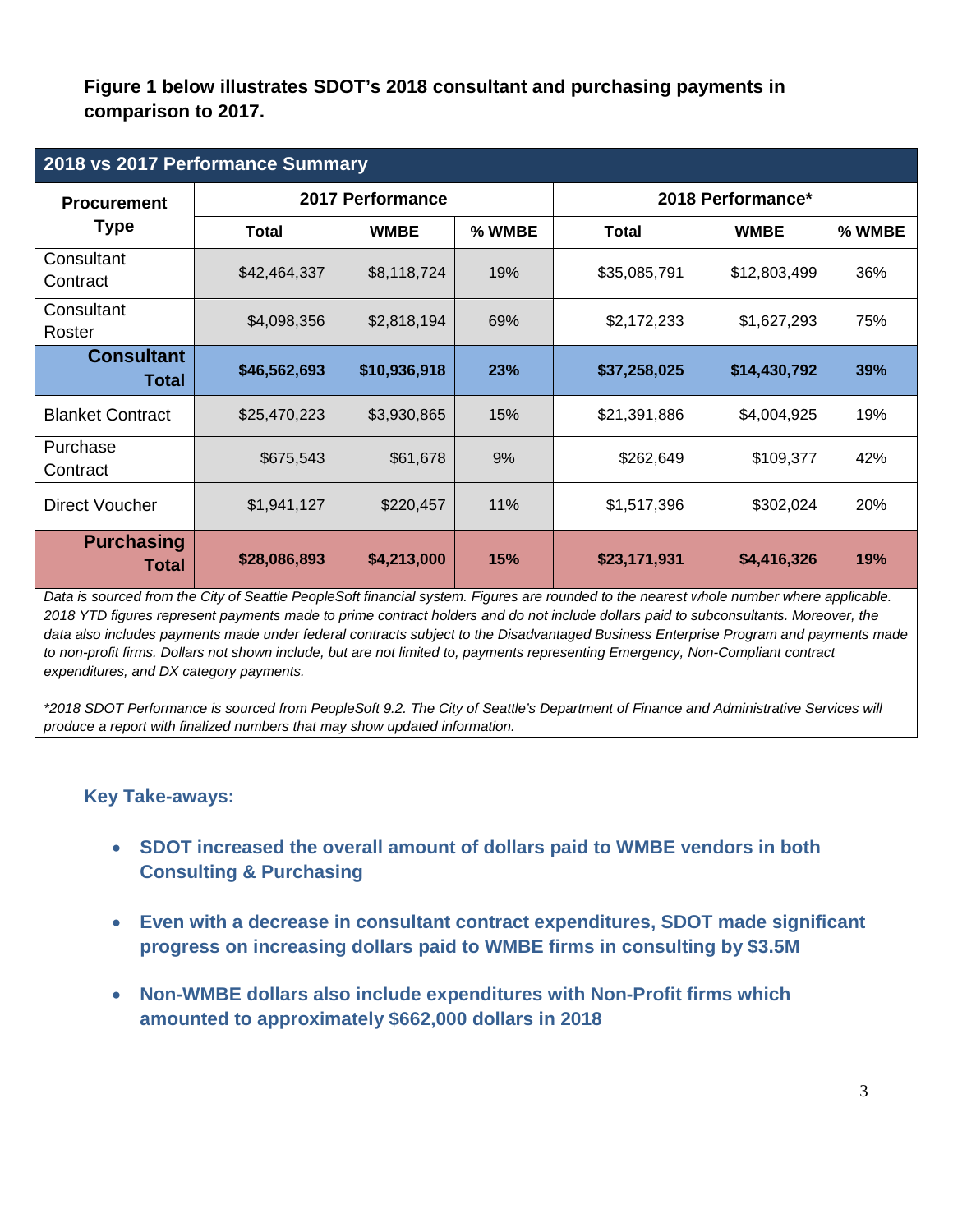# **Figures two (2) and three (3) below illustrate SDOT's historical consultant and purchasing payments.**

| Year |    |              | <b>Consultant</b> |            |    |              |     | Purchasing        |            | SDOT 2018 Goals                                                       |
|------|----|--------------|-------------------|------------|----|--------------|-----|-------------------|------------|-----------------------------------------------------------------------|
|      |    | Total        | <b>WMBE Total</b> | Consultant |    | <b>Total</b> |     | <b>WMBE Total</b> | Purchasing | Purchasing $= 15%$                                                    |
| 2005 | \$ | 9,849,381    | Ś<br>804,282      | 8%         | Ś. | 13,321,858   |     | \$1,232,248       | 9%         | Consultant = $23%$                                                    |
| 2006 | \$ | 10,843,842   | \$1,285,022       | 12%        |    | 19,469,184   | Ś   | 1,466,150         | 8%         |                                                                       |
| 2007 | \$ | 20,804,704   | \$2,795,622       | 13%        | \$ | 18,738,520   | Ś.  | 1,699,373         | 9%         | <b>SDOT</b><br>2018.<br>Note:<br>In.                                  |
| 2008 | \$ | 33,940,734   | \$5,786,369       | 17%        | Ś. | 20,241,795   | Ś.  | 2,818,193         | 14%        | spent \$3.56M on WMBE                                                 |
| 2009 | \$ | 31,218,589   | \$7,275,742       | 23%        | Ś. | 20,333,302   | \$  | 3,203,383         | 16%        | which is<br>subconsultants                                            |
| 2010 | \$ | 31,398,103   | \$5,732,694       | 18%        | Ś. | 16,846,679   | S.  | 3,149,867         | 19%        | reflected<br>these<br>not<br><i>in</i><br>metrics. Also not reflected |
| 2011 | \$ | 41,452,629   | \$3,082,499       | 7%         | Ś. | 12,298,217   | Ś   | 1,327,187         | 11%        | <b>WMBE</b><br>24%<br>the<br>is                                       |
| 2012 | \$ | 46,666,231   | \$1,599,794       | 3%         | Ś. | 14,319,076   | Ś.  | 1,379,690         | 10%        | utilization goal<br>on Move                                           |
| 2013 | \$ | 50,220,261   | \$3,064,473       | 6%         | Ś. | 22,976,013   | Ś.  | 1,908,654         | 8%         | Seattle<br>projects.<br>Levy                                          |
| 2014 | \$ | 53,715,748   | \$5,581,000       | 10%        | Ś. | 30,523,886   | \$  | 2,479,122         | 8%         | Notable<br>to Non-<br>spend                                           |
| 2015 | \$ | 47, 107, 117 | \$5,637,004       | 12%        | Ś. | 31,332,525   | Ś.  | 2,682,895         | 9%         | \$662,000 in<br>Profits<br>is<br>which<br>2018<br>will<br>not be      |
| 2016 | \$ | 47,575,840   | \$8,996,847       | 19%        | Ś. | 32,257,646   | \$  | 3,416,214         | 11%        | this<br><b>WMBE</b><br>reflected<br>-in                               |
| 2017 | \$ | 46,562,693   | \$10,936,918      | 23%        | Ś. | 28,086,893   | \$. | 4,213,000         | 15%        | utilization metric.                                                   |
| 2018 | Ś  | 37,258,025   | \$14,430,792      | 39%        | Ś. | 23,171,931   | Ś   | 4,416,326         | 19%        |                                                                       |



**Key Take-aways:**

- **On linear trend, for 2018 SDOT has yielded a percent increase in both Consulting and Purchasing from 2017, exceeding the 23% Consultant WMBE Goal at 39% and Exceeding the 15% Purchasing WMBE Goal at 19%**
- **In line with change management practices, SDOT will continue to set aggressive aspirational goals for the department**
- **Per City of Seattle performance guidelines, at this time Consultant and Purchasing metrics only include prime contractor performance and are not inclusive of WMBE subcontractor dollars**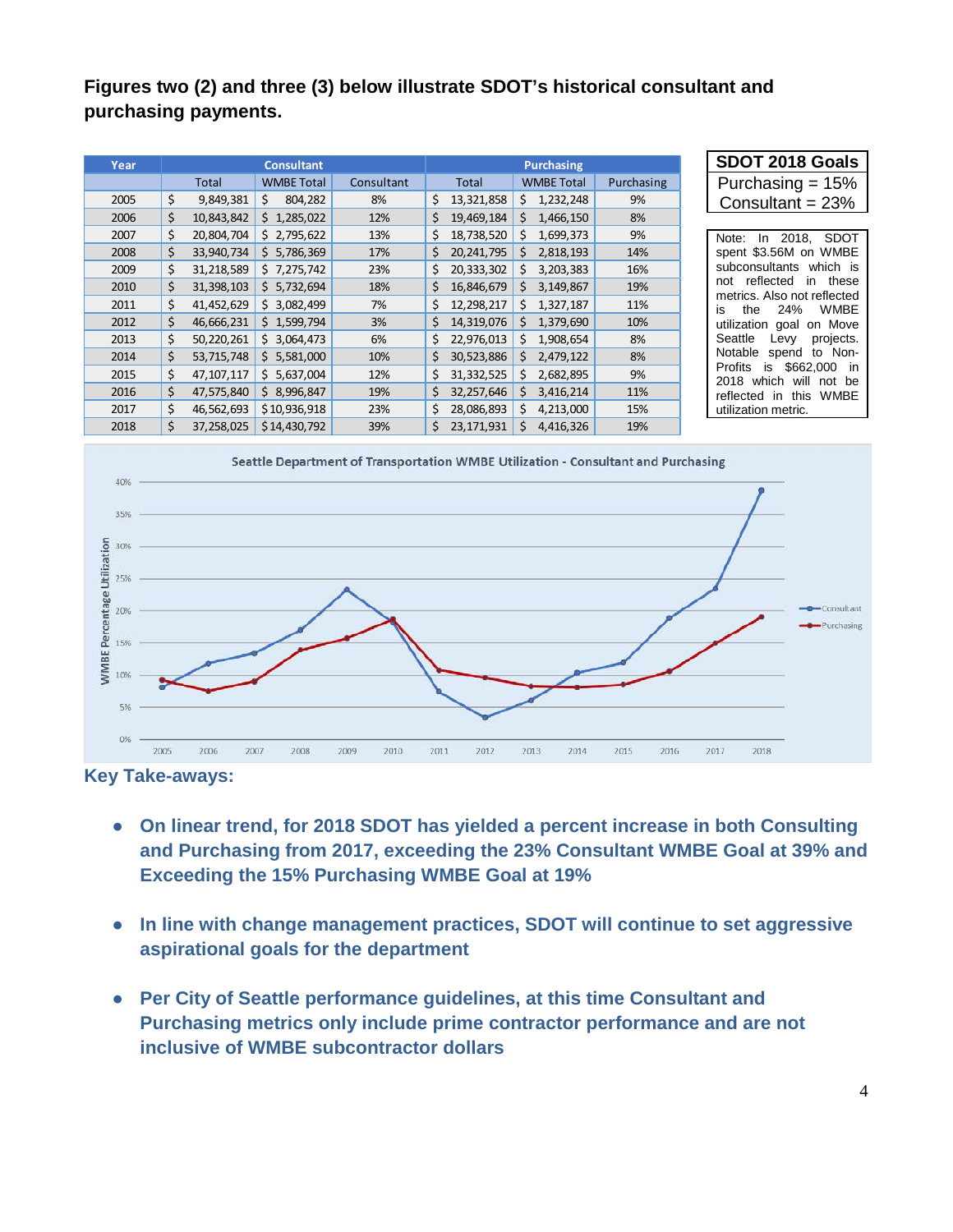# **Performance Considerations:**

The City's influence over spend categories varies per federal, state, and municipal code. To date, metrics of departmental WMBE performance are limited to prime level participation as denoted in PeopleSoft 9.2 – the City's financial system of record.

## **Below are a few considerations that influence the observed WMBE participation levels.**

#### *Subcontractor Spend – Inclusion Plan Performance*

Per municipal code 20.42 and Executive Order 2014-03: Equity in City Contracting, the City has the ability to employ affirmative efforts to ensure WMBEs are afforded fair and equitable opportunity to compete for City contracts. One such affirmative effort is the incorporation of an Inclusion Plan on eligible consultant and purchasing contracts.

The Inclusion Plan enables the City to promote Good Faith Efforts toward WMBE participation at the subcontractor level on projects. It is important to note that while WMBE subcontractor dollar participation is tracked and monitored, it is not presently reflected or denoted toward the consultant WMBE inclusion goal.

This lack of credit for subcontractor spends is attributed to the fact that the official performance measures are sourced from the PeopleSoft 9.2 financial system and thus only reflects prime contractor performance.

In 2016, the City of Seattle implemented a policy directing all departments to capture, manage, track and monitor subcontractor commitments as denoted in Inclusion Plans in a uniform manner through the B2GNow online diversity compliance reporting system. This implementation is expected to eventually phase out the manual tracking of subconsultant contract commitments as contracts executed prior to 2016 come to a close.

**\$3.6M**

**Dollars paid in FY2018 to WMBE firms that were subconsultants on SDOT contracts with Inclusion Plans in 2018\*** 

**\*\$2.4M was attributed to Minority Business Enterprises (MBE) and the remaining \$1.2M was attributed to Woman Business Enterprises (WBE). The amount to subconsultants is less than prior years due to the Office of the Waterfront contracts no longer being tracked by SDOT, but instead by their WMBE lead.**

While dollars associated with subconsultant

commitments are not readily added to the observed department performance. These represent significant progress towards capacity building and inclusion of Woman- and Minority-Owned Businesses.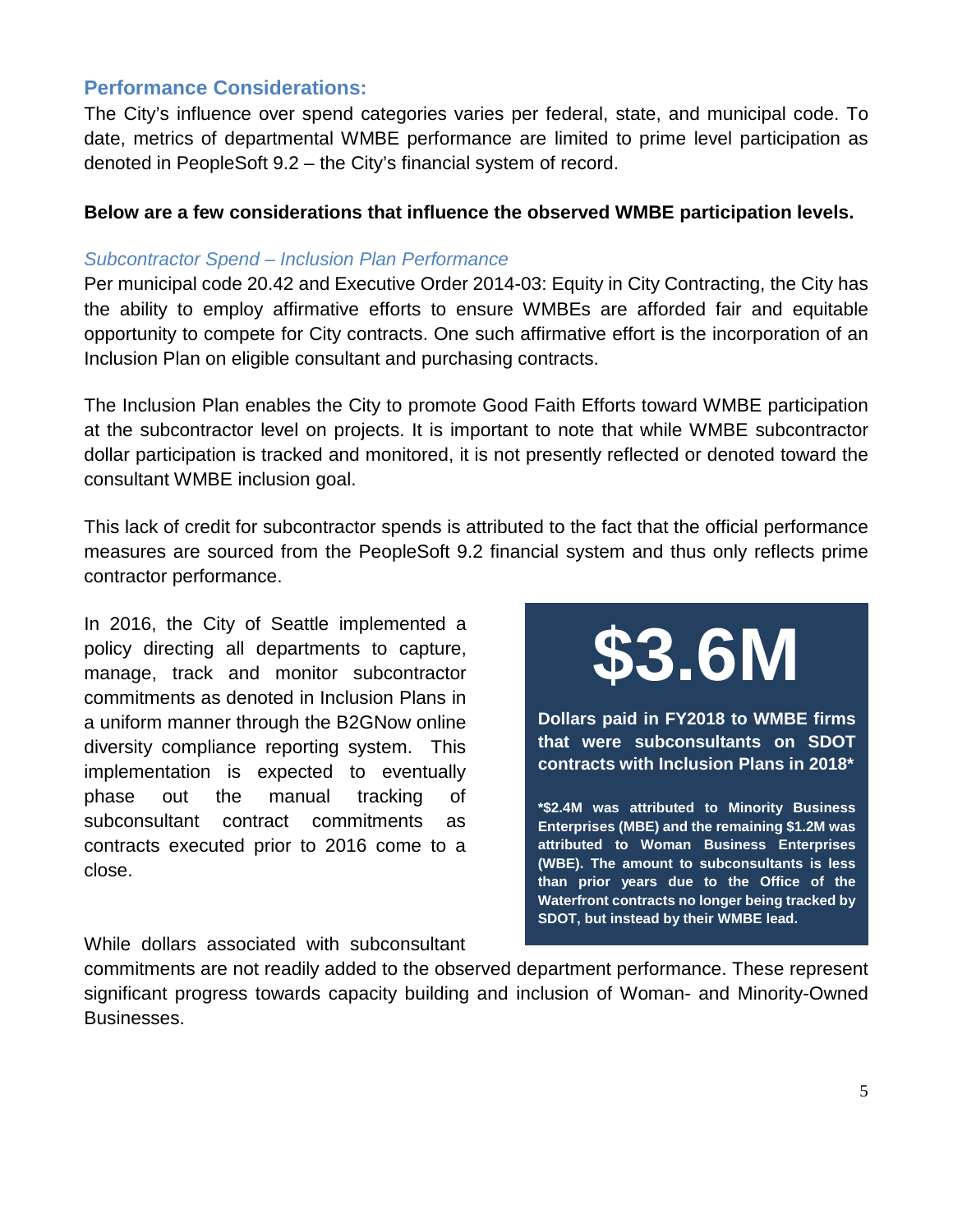#### *Disadvantaged Business Enterprise (DBE) Dollars*

Per Seattle Municipal Code (SMC) 20.42.50, in the event of a conflict between the provisions of Chapter 20.42, or the rules implementing Chapter 20.42, and the requirements of 49 Code of Federal Regulations (CFR) Part 23, Subpart D, or any other superseding applicable federal statute or regulation, the provisions of the federal statute or regulation shall control. As such, the tools available for promoting WMBE participation on locally funded procurements are not directly available to be used for federally funded projects subject to the DBE program per 49 CFR Part 23, Subpart D.

To date, these funds have formed part of the assessed dollar pool set to determine WMBE inclusion success. SDOT continues to explore methods to assess and isolate the funds associated with federally funded projects in order to set the adequate parameters to gauge the effectiveness and efficiency of local WMBE inclusion efforts versus the results yielded from the federal DBE program.

Moving into 2019, SDOT will continue to leverage the B2Gnow contract compliance software to also monitor prompt payment on federally funded contracts.

#### *Sole Source Procurements*

Per municipal Code 20.42.40 Subpart C, the Director may waive affirmative efforts on procurements when the Director determines that an emergency exists, such requirements would have a significant adverse effect on the City's interests, or there is only one contractor that can satisfy the requirements of the contract, lease agreement or service agreement.

To date, there is no methodology to isolate and separate these procurements from the funds that are viable for WMBE inclusion through the tools made available in SMC 20.42 and the existing Mayor's executive orders.

An example of a sole source purchase is *LTK Consulting Services, Inc.* contract for streetcars which amounted to \$15,100 in non-WMBE dollars for Consulting in FY2018.

# **\$15K**

**Non-WMBE dollars associated with a Sole Source Purchase with LTK Consulting Services, Inc. in 2018**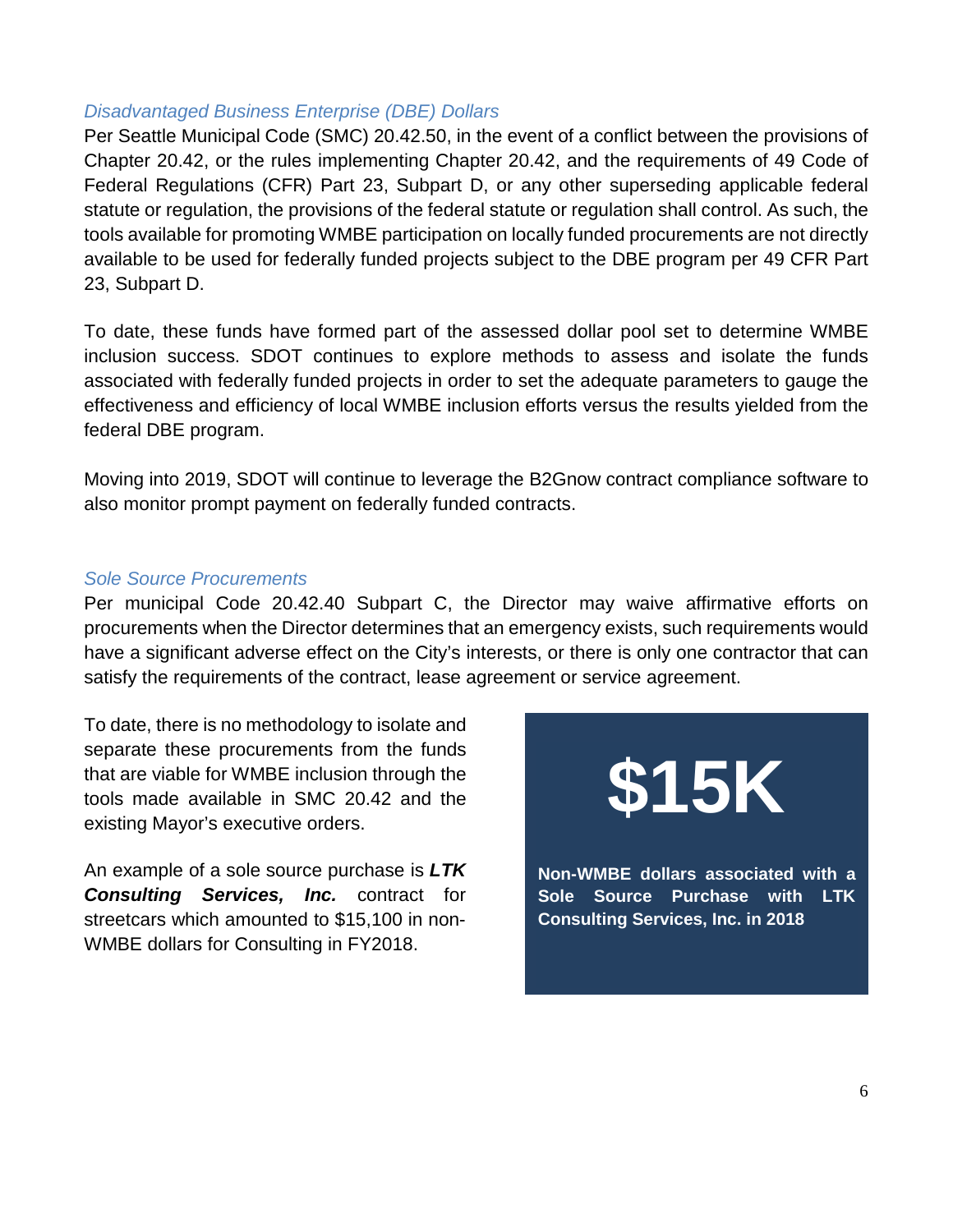#### *Large Projects/Purchases*

SDOT continues to explore unbundling strategies to allow WMBE opportunity on large projects and purchases. However, performance for WMBE utilization percentage is significantly impacted when SDOT experiences a rise in large procurements as these expenditures oftentimes exhibit limited WMBE opportunities.

Examples of large purchases include the *IPS Group, Inc.,* a contract for parking station services, which amounted to approximately



**Non-WMBE dollars associated with parking purchases with IPS Group, Inc., Pay by Phone Technologies, Inc., and LTK Consulting Services, Inc. in FY2018**

\$2,501,670 in non-WMBE dollars for Purchasing in FY2018; *Pay by Phone Technologies, Inc.* contract for parking which amounted to approximately \$510,172 in non-WMBE dollars for Purchasing in FY2018; and *LTK Consulting Services, Inc.* contract for streetcar services which amounted to approximately \$239,658 in non-WMBE Dollars for Consulting in FY2018.

# **Change Management**

SDOT continues to pursue directives on WMBE and social equity contracting. The following are key endeavors to create a stronger emphasis on WMBE inclusion.

# **Inclusion Plan Monitoring**

FY2018 featured continued emphasis for support and enforcement of the City of Seattle Inclusion Plan utilized in Public Works, Consulting, and Purchasing contracts.

This endeavor entailed development and implementation of standardized processes to prompt prime contractors, project managers, and the WMBE program staff to align contract performance with predetermined WMBE inclusion parameters.

SDOT has strengthened collaboration with the Finance & Administration Central Purchasing & Contract Services (FAS-CPCS) Division to bolster monitoring and performance expectations for SDOT Public Works contracts. The SDOT Office of Equity & Economic Inclusion Interim WMBE Advisor has set up recurring monthly check-ins with FAS-CPCS and SDOT contract management staff to increase the visibility of inclusion performance and coordinate action on commitments. This will practice will continue into 2019.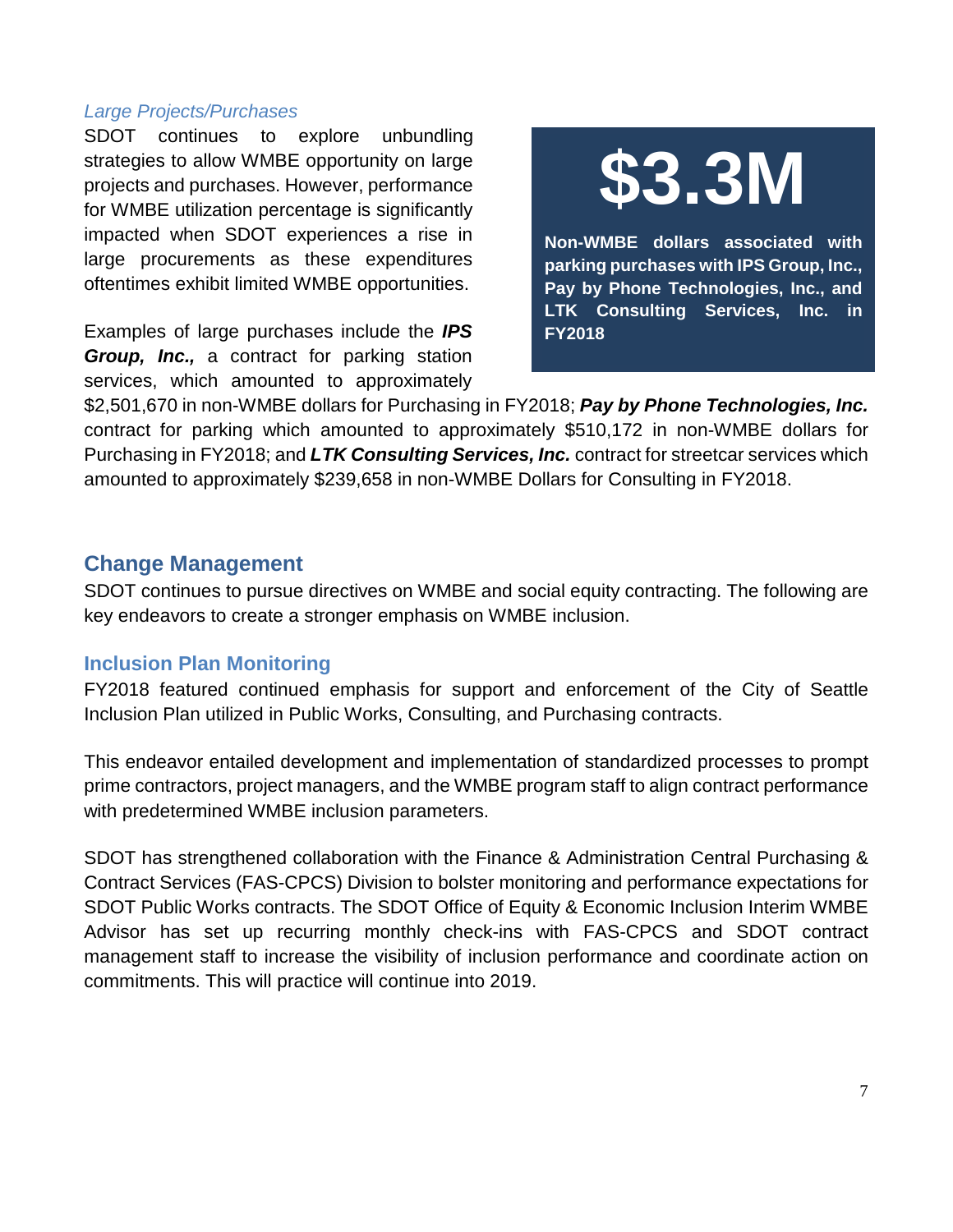# **Core Initiatives**

The following are core initiatives that will continue to form part of the SDOT WMBE Outreach Plan in order to create a more responsive environment for WMBE firms, businesses and contractors working on SDOT contracts:

# *Standardization of Procedures & Practices*

SDOT has taken an active role in formalizing information concerning opportunities, internal and external training, and procurement procedures as they pertain to WMBE inclusion and monitoring.

# *Scoping – Unbundling/Scope Review*

The SDOT Office of Equity & Economic Inclusion Interim WMBE Advisor is a member of SDOT steering committee meetings, which convene before 10% design completion to solicit WMBE inclusion and Race and Social Justice Initiative (RSJI) Toolkit review and analysis.



# *Information Availability & Transparency*

SDOT will continue to prioritize advance notice of contracting opportunities and staff accessibility for WMBE firms for 2019 as introduced in 2015.

In addition to an increased presence in vendor/community events, SDOT will continue to support the following specific measures to close the gap on information availability:

# **Engagement / Outreach: External**

SDOT is committed to improve and expand technical assistance, business development, training, and mentoring programs for WMBE firms through increased coordination with organizations, businesses, individuals, and public agencies as well as other City departments and offices.

The Department will continue its focus on practices and processes to change the culture of the Department and equip staff with the tools and training necessary to pursue and foster WMBE inclusion.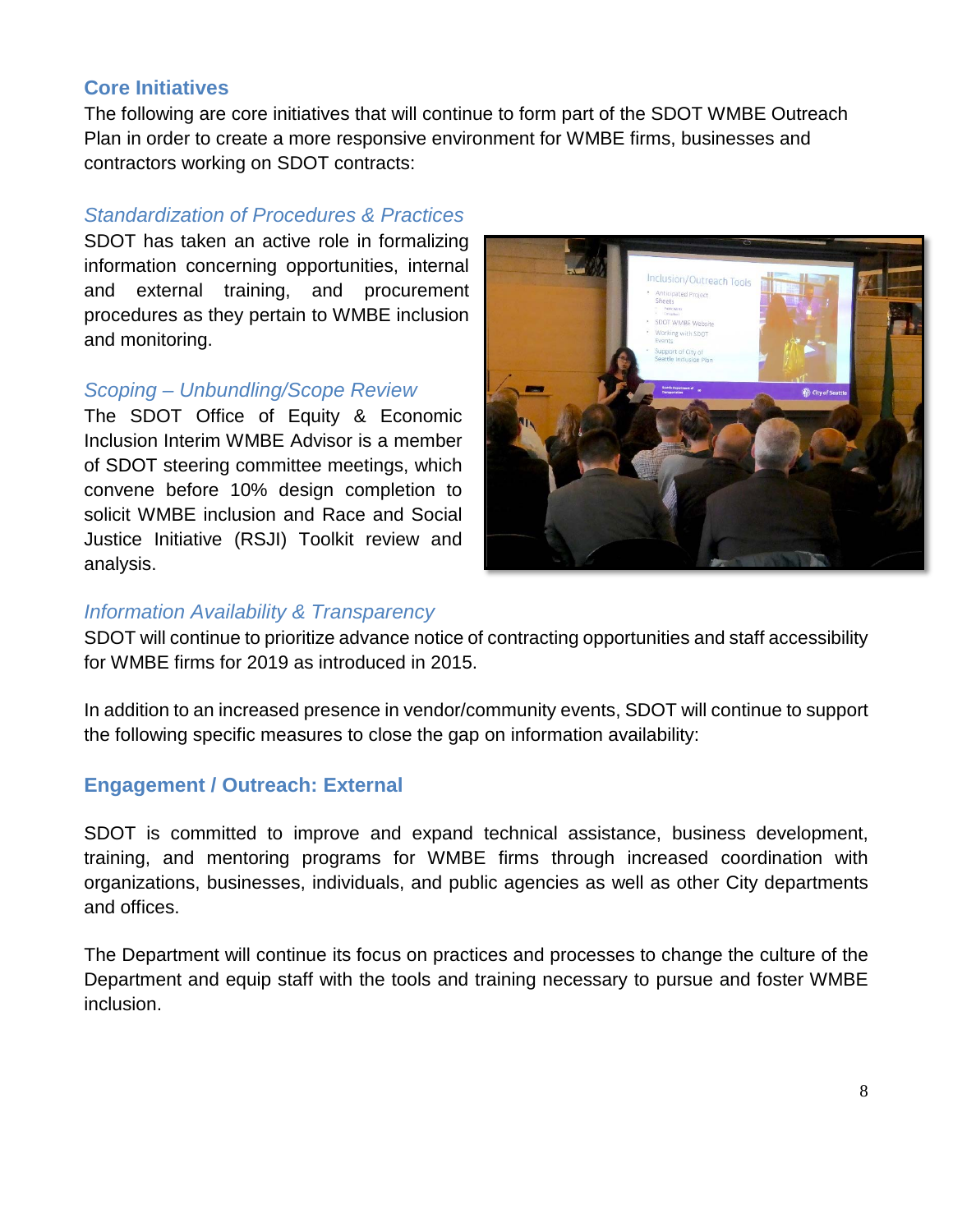## *External Training/ Info-Sessions*

#### Working with SDOT

Aside from participation in community events, SDOT has launched the *Working with SDOT*  training series to help WMBE firms connect with department staff, learn about procurement methods, and the products and services the Department purchases.

SDOT hosted two (2) *Working with SDOT* events in FY2018. These events were held on the following dates:

**June 14, 2018** *Working With SDOT: Move Seattle*

**October 18, 2018** *Working With SDOT: Ready to Prime*

In FY2018, SDOT hosted events providing emphasis on various emerging topics. For the March event, *Working With SDOT*: *Move Seattle*, the focus was on outreach for upcoming Move



Seattle Levy contracting opportunities. For the October event, *Working With SDOT: Ready to Prime*, the focus was on providing tools, resources, tips, and strategies to be successful as a prime with SDOT and the City of Seattle, particularly for firms looking to make the transition from subconsultant to prime consultant. Following up on the successful October event, on November 15, the Interim WMBE Advisor, Viviana Garza, also held a webinar discussing how to do business with the City of Seattle and upcoming SDOT project opportunities in collaboration with the Washington Procurement Technical Assistance Center.

For 2019, we once again anticipate holding *Working with SDOT* events. Prospective events include, but are not limited to:

| <b>2019 PLANNED SDOT HOSTED OUTREACH EVENTS*</b> |                                                                   |  |  |  |
|--------------------------------------------------|-------------------------------------------------------------------|--|--|--|
| May 17, 2019                                     | <b>Working With SDOT: Move Seattle</b>                            |  |  |  |
| September 6, 2019                                | <b>Working With SDOT: Ready to Prime / Connecting</b><br>the DoTs |  |  |  |

\*Specific dates, venue, and event names are subject to change. Should changes occur to the proposed external outreach events, general sessions of *Working with SDOT* and other specialized workshops can be made available.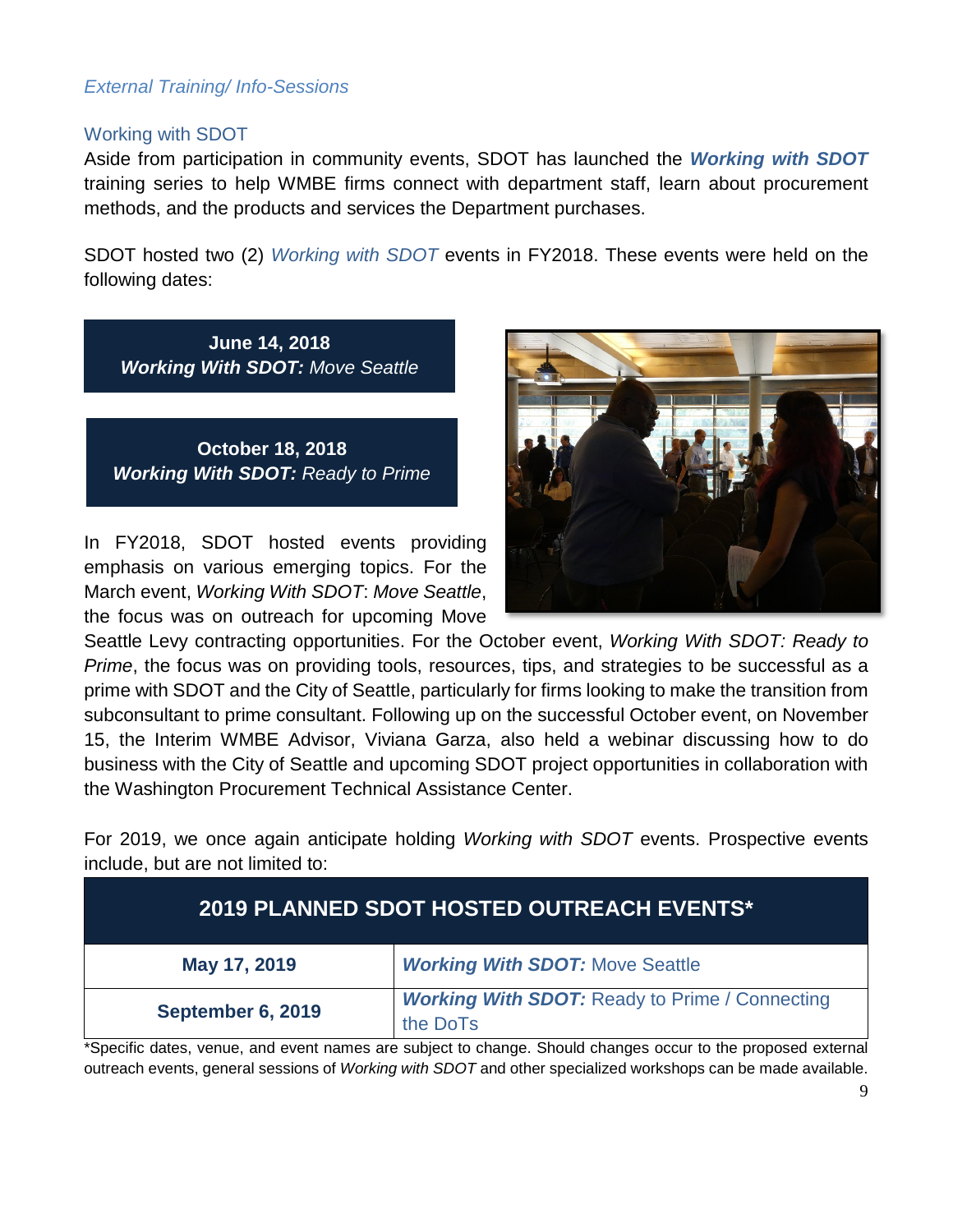## *Outreach to Immigrant, Emerging, WMBE, Micro Businesses*

In addition to the larger SDOT hosted *Working with SDOT* outreach events and participation in community events, SDOT launched workshops to connect with startup, small, WMBE and immigrant firms to build bridges to work with SDOT and the City of Seattle. In 2019, the department will continue these workshops and plans to engage with more communities.

**December 11 & 12, 2018** *Intro to the City of Seattle (Spanish):*  Central District

#### *Introduction to the City of Seattle (En Español)*

In collaboration with the Mayor's Office, the City of Seattle FAS, the City of Seattle Public Library, and Ventures, SDOT implemented a series of workshops in Spanish named '*How to Do Business with the City of Seattle.'* This year, we expanded the sessions to include information from the other capital departments – Seattle Public Utilities and Seattle City Light.

The SDOT Interim WMBE Advisor, Viviana Garza, in collaboration with the Policy Advisor for Economic Inclusion & Contracting Equity for the Office of Mayor Jenny A. Durkan, Edson I. Zavala, and the FAS CPCS Social Equity Advisor, Carmen Kucinski, performed outreach, translated material, and led the information sessions in Spanish for community firms.



The Policy Advisor for Economic Inclusion & Contracting Equity for the Office of Mayor Jenny A. Durkan, Edson I. Zavala. Spanish language outreach. Interview 12/7/2018. KUNS Univision Seattle, Sinclair Broadcast Group, Inc.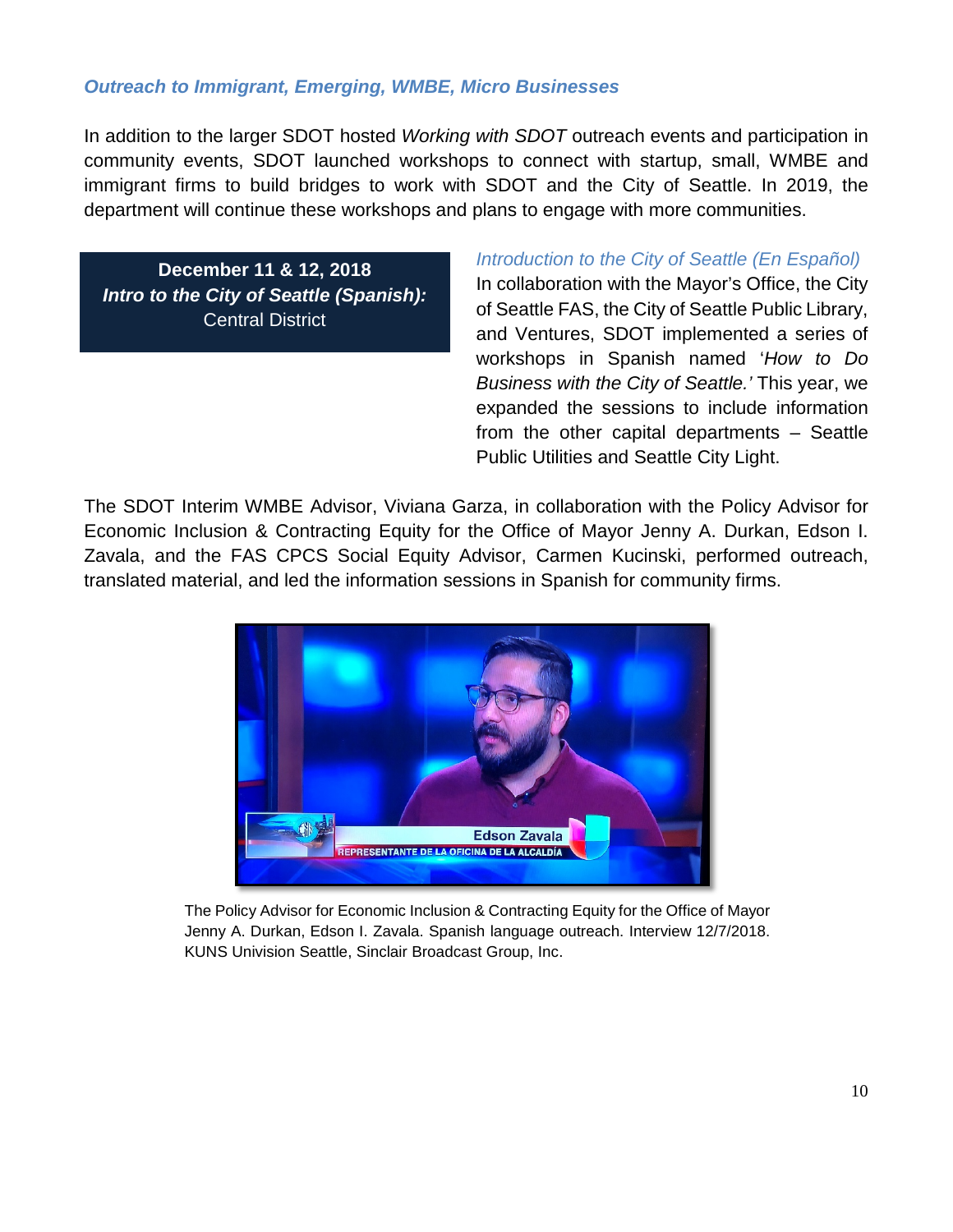# **Engagement / Outreach: Internal** *SDOT Staff Training – WMBE Advocate Curriculum*



SDOT continues to implement the WMBE Advocate Program to promote contracting inclusion and make staff aware of available tools. Once participants complete the courses, they receive WMBE Advocate recognition by the Department Director, Sam Zimbabwe, and obtain a WMBE Advocate Pin. In 2018, SDOT held two *WMBE Advocate Sessions (3 Courses a Session).* SDOT recognized 10 new WMBE Advocates, with 24 WMBE Advocate Renewals. At present, there are 79 WMBE Advocates in SDOT.

The WMBE Advocate Series consists of courses on the following three (3) pillars:



The SDOT WMBE Advocate Training Curriculum will continue into 2019. Implemented in 2017 was the *WMBE Advocate Renewal* course which enables existing advocates to stay current on their skills and contribute to the WMBE Program by sharing their experiences and providing feedback on what has been successful and what areas might need more attention.

Material was developed in coordination with Seattle Office of Civil Rights and FAS-CPCS. SDOT appreciates the collaboration and support of City of Seattle departments and looks forward to continued partnerships.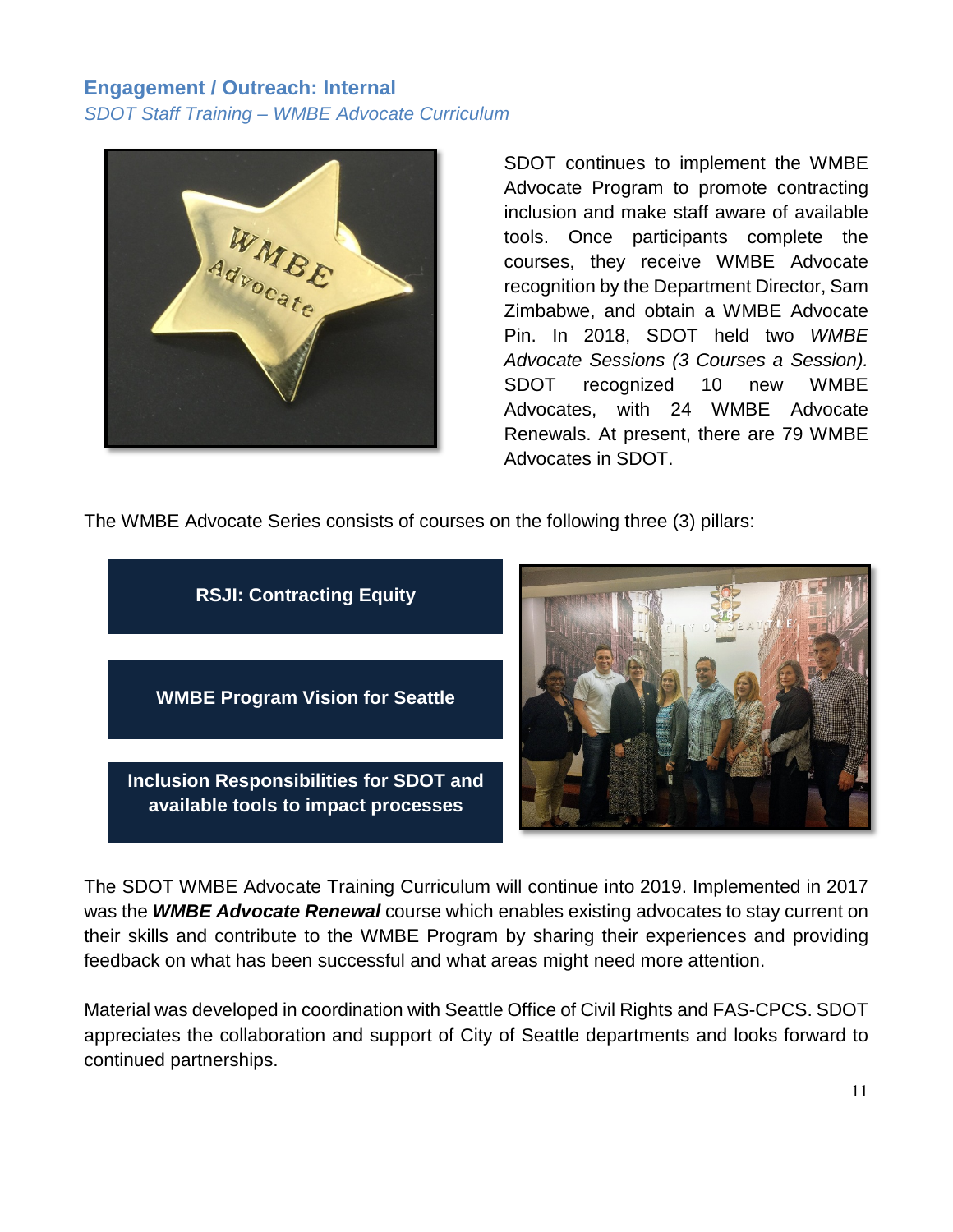# **Key Procurement Procedures**

As denoted in Executive Order 2014-03: Equity in City Contracting, SDOT was tasked to develop and implement policies, practices, and processes that can change the culture of City contracting and provide a more responsive environment for WMBE firms, businesses, and contractors of all tiers working on City contracts.

Below are key procurement procedure updates that will continue into FY2019:

#### *Proactive Availability Review*

A significant challenge identified in promoting WMBE inclusion within consultant contracting and purchasing is the limited timeframe for impact on procurement vehicles aside from formally solicited consultant contracts that enable the incorporation of an Inclusion Plan. With the collaboration of FAS-CPCS and the SDOT Contracts & Procurement Unit, the former SDOT Office of Equity & Economic Inclusion Manager prompted the revision of the Consultant Contract Request Form and Internal Request Form (IRF) to capture WMBE availability review prior to contract request.

Given that the pivotal point in influencing most procurement is restricted to the initiation of the process, questions were embedded into the request process to require assessment of WMBE availability and identification of potential restrictive specifications and/or barriers. With the continued strengthening of these relationships and continued evaluation of the Department's procurement processes, WMBE review and analysis will be further strengthened in 2019.

#### *Consultant Contract Inclusion Plan Scoring*

For eligible consultant contracts, the Inclusion Plan can encompass 10 points out of the 100 total available evaluation points. For 2019, the SDOT Office of Equity & Economic Inclusion Interim WMBE Advisor will provide oversight/guidance for standardization and consistency.

#### *Consultant Contract Pre-Submittal Standardization*

In FY2018 the former SDOT Office of Equity & Economic Inclusion Interim WMBE Advisor provided an active role in disseminating WMBE Inclusion information and expectations to prospective respondents at pre-submittals. The SDOT Office of Equity & Economic Inclusion Interim WMBE Advisor has a standing role in these events. For 2019, the SDOT Office of Equity & Economic Inclusion Interim WMBE Advisor will continue active participation in pre-bids.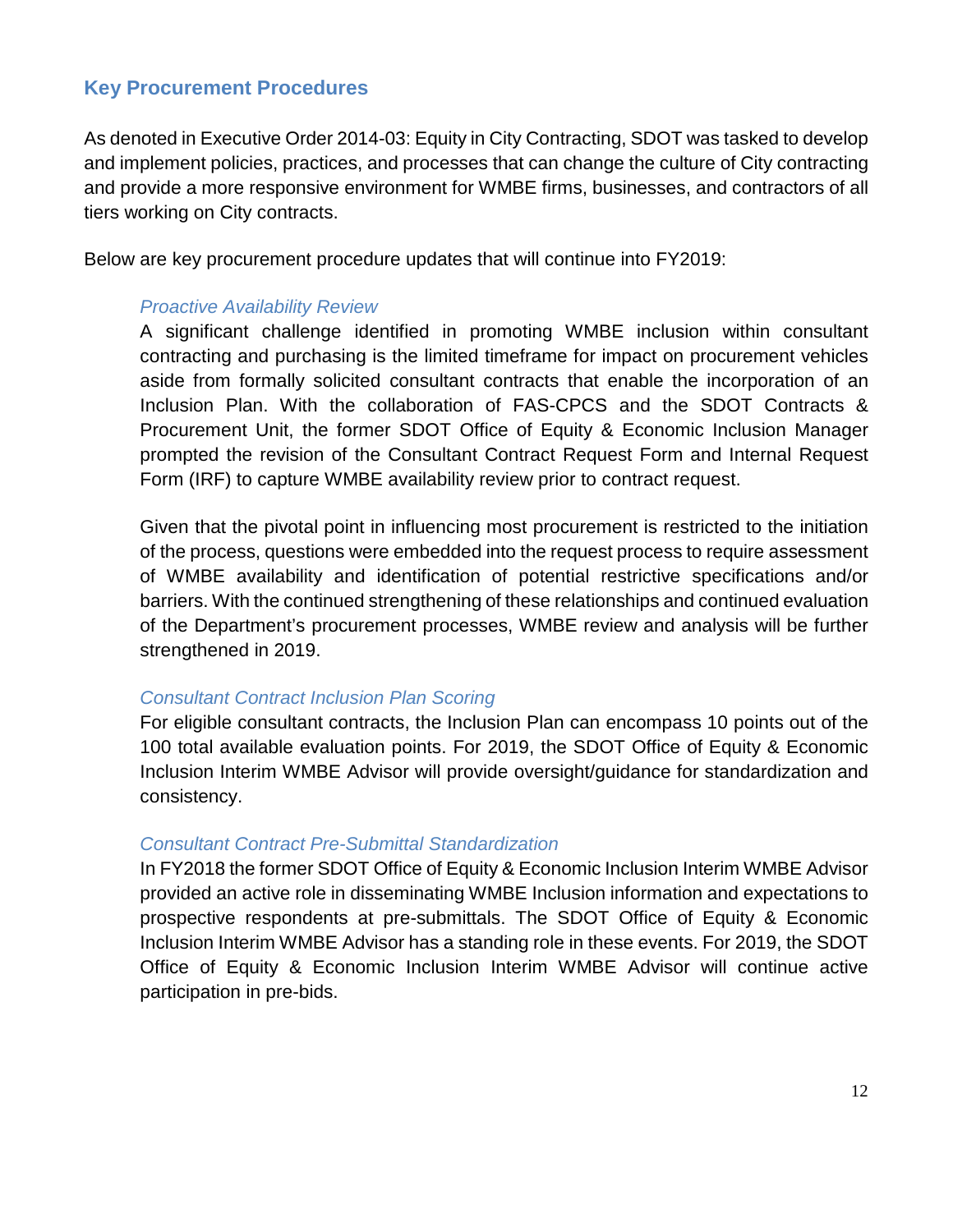# **Strategies and Outreach Efforts to Achieve Goals**

#### **Consulting**

SDOT solicits consultants to assist in various projects and programs. Consultant services are procured through Direct Selects, Roster Solicitations (Informal Solicitations) and Consultant Contracts (Full Solicitations).

**WMBE Availability Assessment at Procurement Request**

**Scoping of Projects: Contract Unbundling and Sizing**

SDOT has a policy and practice to require WMBE availability assessment at the beginning of all procurement requests. Aside from providing an opportunity at the most influential point in procurements, this practice enables the Department to identify service areas that lack WMBE representation thereby providing direction and focus for engagement. The Consultant Contract Request Form has been updated to require evaluation of WMBE availability at request to include a listing and potential parameters that may inhibit WMBE participation. Moving into 2019, this analysis will continue to be formalized.

SDOT Office of Equity & Economic Inclusion Interim WMBE Advisor will be engaged in the scoping of projects to explore approaches to make such work more accessible to the WMBE contracting community. A key practice for this initiative will be participation of SDOT Office of Equity & Economic Inclusion Interim WMBE Advisor in recurring SDOT Steering Committee meetings and procurement kick off meetings.

**Accessible Procurement Method: Roster Procurements**

The total dollars associated with Consultant Roster procurements represent only a small portion SDOT consultant dollars; however, Consultant Roster WMBE dollars represent over 11% of the department's overall WMBE performance in consulting. The Roster is an important tool for WMBE inclusion given the simplified and expedited nature of the procurement process and reduced documentation it requires from respondents. For 2019, SDOT will continue to maximize the use of this contracting tool and look for ways to facilitate the contracting process.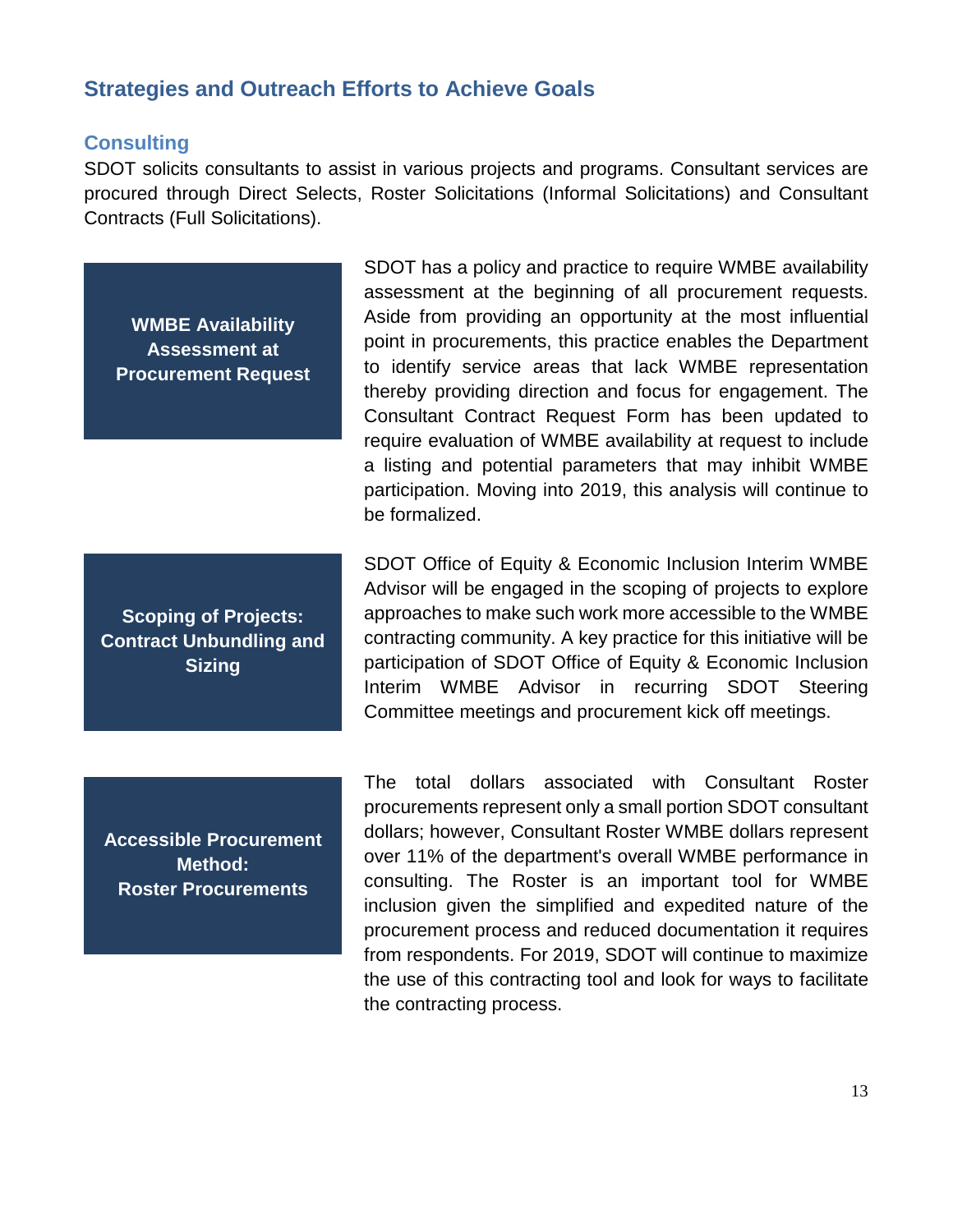**Continued Emphasis on WMBE Subcontractor Goal Monitoring**

**Notification of Upcoming Opportunities: Anticipated Projects Sheets**

SDOT will strengthen WMBE goal tracking and monitoring. Presently, primes are required to complete and submit subcontractor utilization on projects with WMBE subcontracting goals. This information is used to compile the WMBE Utilization Compliance Report that is presently reviewed by the SDOT executive team. Moving into 2019, SDOT will continue implementation of electronic contract monitoring through the B2GNow diversity compliance system.

SDOT will continue to promote collaboration and coordination between divisions to produce anticipated work opportunity information and disseminate it through the SDOT WMBE website and community organizations.

**Focused Networking: Matchmaking Events**

The SDOT Office of Equity & Economic Inclusion Interim WMBE Advisor will coordinate matchmaking events between community WMBE firms and SDOT Project Managers and staff to facilitate connections between Department needs and firms that can potentially fill those needs. This will include the *Working with SDOT* series events and industry specific workshops.

#### **Purchasing**

SDOT purchases a variety of goods and services through the following methods: Blanket Contracts, Purchasing Contracts, and Purchasing Direct Vouchers.

**WMBE Availability Assessment at Procurement Solicitation: WMBE Analysis in IRFs**

Continuing into 2019, SDOT Office of Equity & Economic Inclusion WMBE Advisor signature is needed on request forms to process a new purchase request – this has been a successful tool in prompting WMBE analysis. Aside from providing an opportunity for impact at the most influential point in procurements, this will enable the Department to identify purchasing areas that lack WMBE representation thereby providing direction and focus for engagement.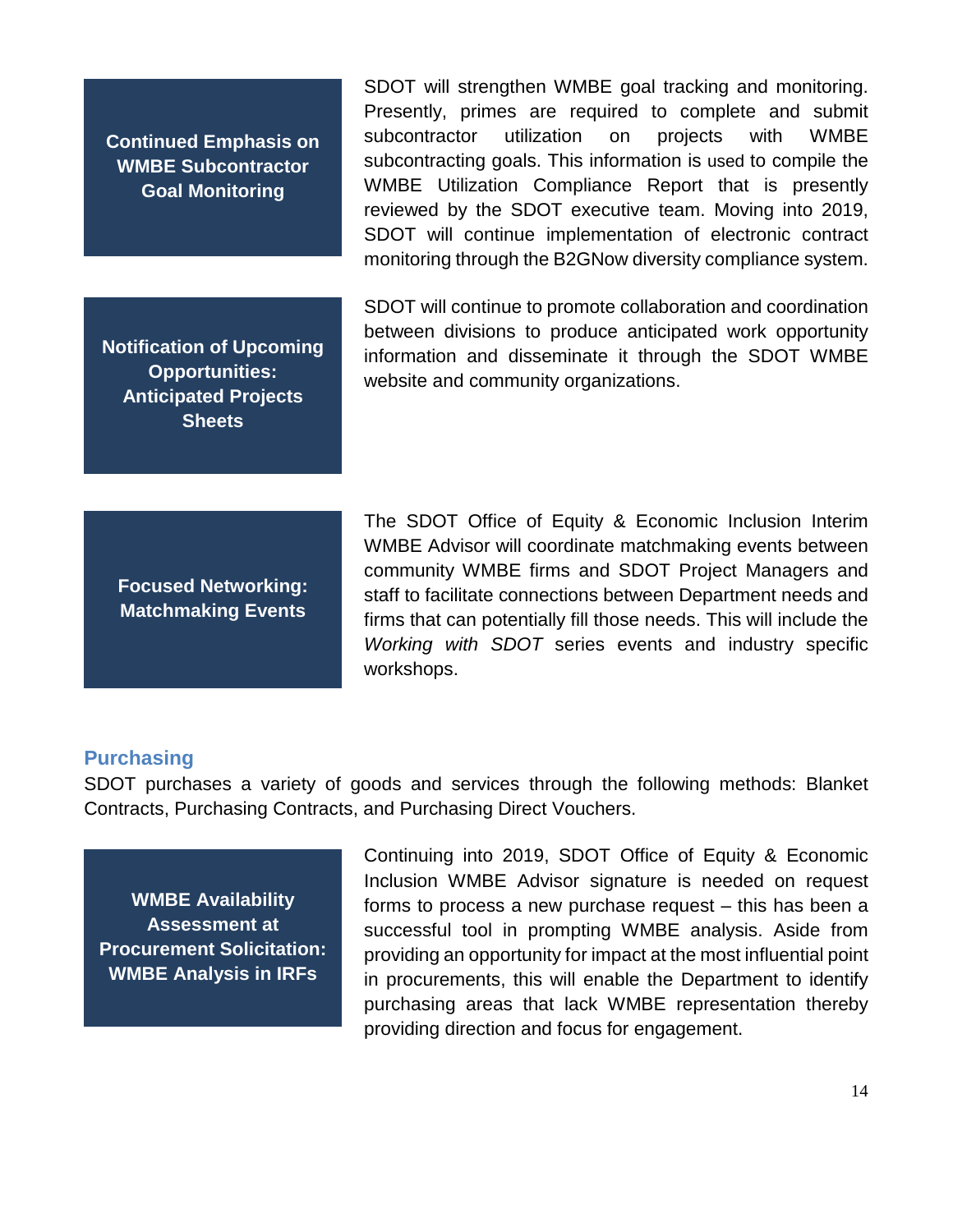**Upcoming Opportunities Notifications**

**Focused Networking: Matchmaking Events**

Given that the Blanket Contract is the primary tool for purchasing and the most significant in dollar usage among most divisions, SDOT will coordinate with FAS to ensure WMBE firms are alerted to opportunities to engage in Blanket Contracts. This coordination will focus on providing information regarding what Blanket Contracts SDOT uses the most, and connecting the WMBE community with how to establish and/or become engaged in a Blanket Contract when they become eligible to renew.

As with Consulting, SDOT will coordinate matchmaking events between community purchasing needs and firms that can potentially fill those needs. This will be incorporated into the *Working with SDOT* series events.

#### **Public Works (Construction)**

Per Seattle Municipal Code, FAS oversees the evaluation, award, management, administration, WMBE utilization, and enforcement for SDOT's public works projects. Moving forward in 2019, SDOT will continue to engage with FAS in inclusion efforts for SDOT projects, which will include an active role in DBE and related inclusion processes.

**Outreach for Upcoming Opportunities**

**Continued Emphasis on WMBE Subcontractor Goal Monitoring**

SDOT will coordinate and participate in matchmaking opportunities & events between community WMBE firms and SDOT to provide advanced notification of upcoming Public Works projects as well as promote and encourage WMBE inclusive teaming. The SDOT Office of Equity & Economic Inclusion Interim WMBE Advisor will also distribute long term project forecast information online and at community events.

SDOT will support FAS in the tracking and monitoring of Public Works WMBE Goals and subcontractor commitments. Moving into 2019, SDOT will continue the interdepartmental monthly check-ins on WMBE performance.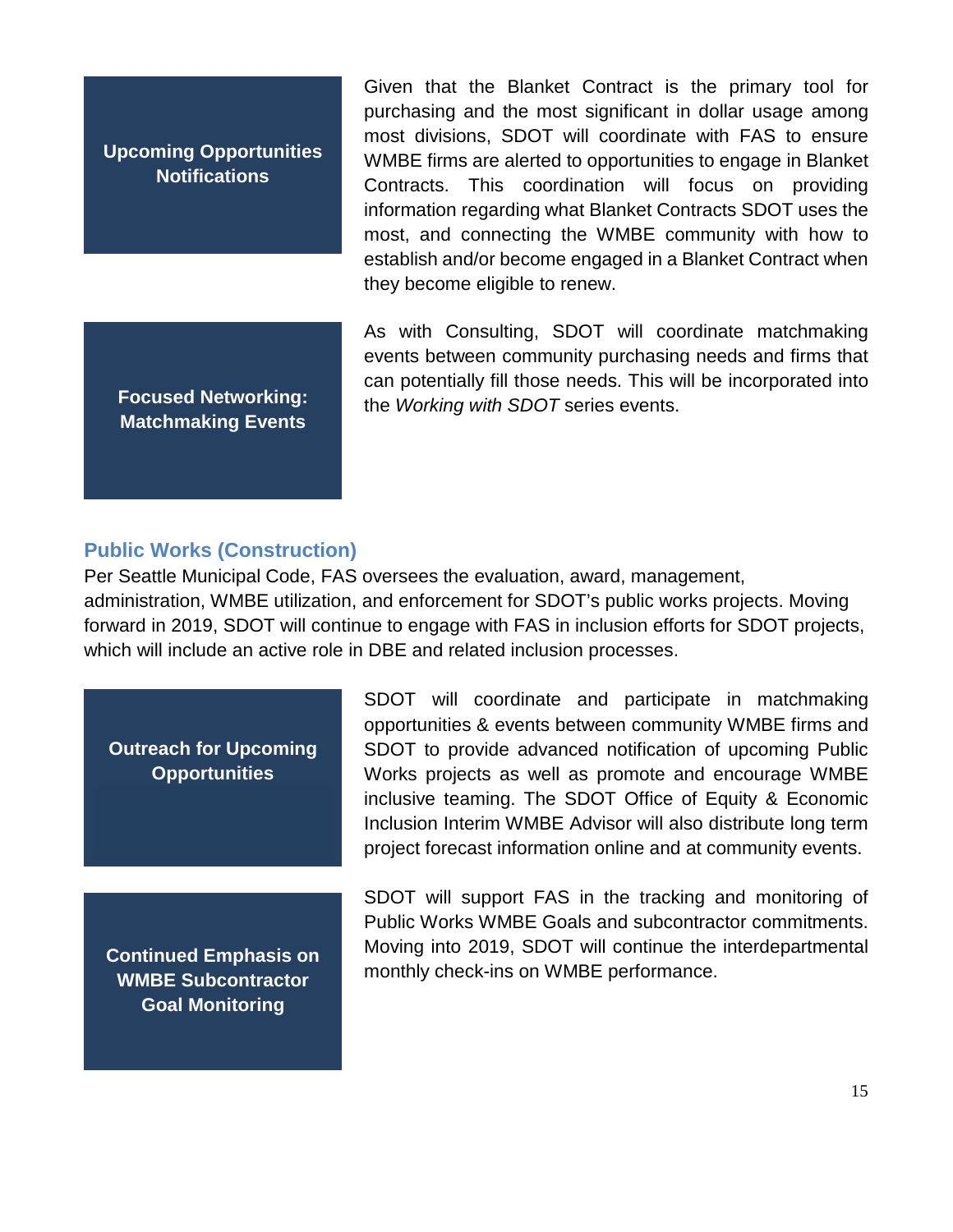# **Move Seattle Levy**

Approved by voters in 2015, the 9-year, \$930 million Levy to Move Seattle provides funding to improve safety for all travelers, maintain our streets and bridges, and invest in reliable, affordable travel options for a growing city.

The levy provides 24% of the City's 2019 Adopted Department of Transportation budget and replaced the 9-year, \$356M Bridging the Gap levy approved by voters in 2006. SDOT is organizing its daily work around the Department's core values of a safe, interconnected, vibrant, affordable and innovative city. The levy aims to take care of the basics while also investing in the future with improvements to move more people and goods in and around a growing Seattle.

Below is a table depicting the dollars spent within the Move Seattle Project Portfolio. The total spend from 2016-2018 using only Move Seattle Levy funds is \$210.7M. With the addition of other funds, including grants, partnerships, and local sources (such as Commercial Parking Tax and Real Estate Excise Tax), SDOT has spent \$419.3M on the Move Seattle Project Portfolio in total. For more information, please refer to the Move Seattle Levy Annual Report which will be released Q2 2019.

|                                                  | <b>MOVE SEATTLE</b> | <b>ALL FUNDS</b> |
|--------------------------------------------------|---------------------|------------------|
| 2018 PLANNED TOTAL SPEND                         | \$92.8 <sub>M</sub> | \$190.0 M        |
| 2018 ACTUAL TOTAL SPEND                          | \$81.9 M            | \$165.9 M        |
| TOTAL SPENT TO DATE, LIFE OF<br>LEVY (2016-2018) | \$210.7 M           | \$419.3 M        |

**The Move Seattle Levy** also features a **23% WMBE Goal** for all purchasing, prime consultant and Public Works **contract dollars** associated with the levy over the 9 years. This also includes spend to Public Works subcontractors and leveraged funds but does not include subconsultant dollars in line with City policy, labor costs, or work that is identified as a Direct Exception (DX) according to City Purchasing Rules. Tracking and data sourcing for this 23% WMBE Goal for the Move Seattle Levy is done by the Interim WMBE Advisor in collaboration with the SDOT Move Seattle Team and FAS-CPCS.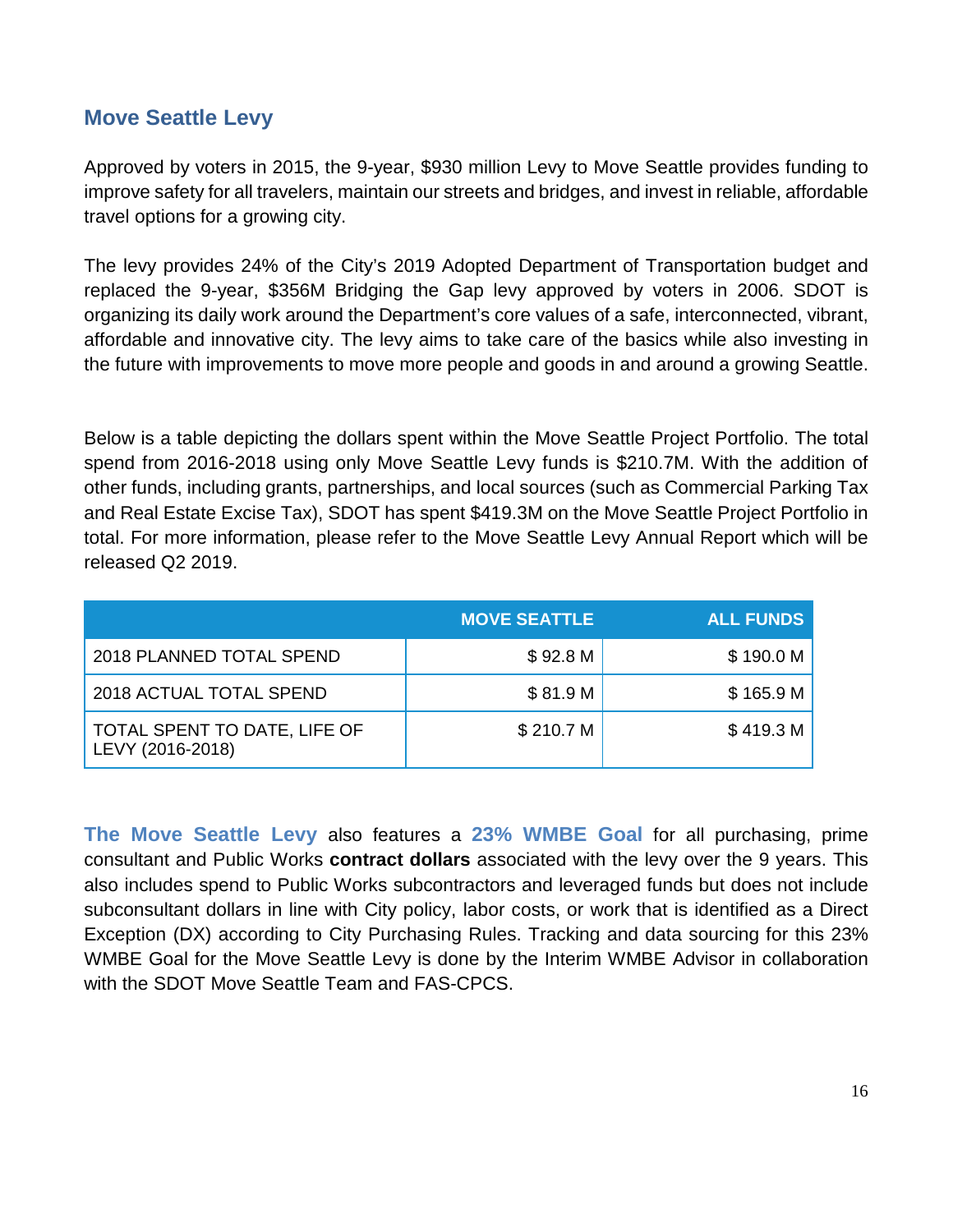#### Move Seattle Levy WMBE Performance

In 2018, over \$22M of the Move Seattle Levy **contract dollars** went to women- and minorityowned firms. The WMBE utilization was 27% of the 2018 Move Seattle contract dollars, which is a significant increase from the prior two years.



Life to Date WMBE Utilization for the Move Seattle Levy



\*Dollars include purchasing, prime consultant and prime and subcontractor public works dollars and leveraged funds. This does not include subconsultant dollars, labor costs, or work that is identified as a Direct Exception (DX) per City

# **Life to Date, the Move Seattle Levy has a 23% WMBE utilization, which is a total of \$48,139,290 to Women- and Minority-Owned Businesses.**

While we are presently meeting our Move Seattle Levy WMBE goal, we will continue to pay close attention to the projects we are anticipating working on in the remaining years of the Move Seattle Levy to ensure that we meet our WMBE goal over the life of the levy.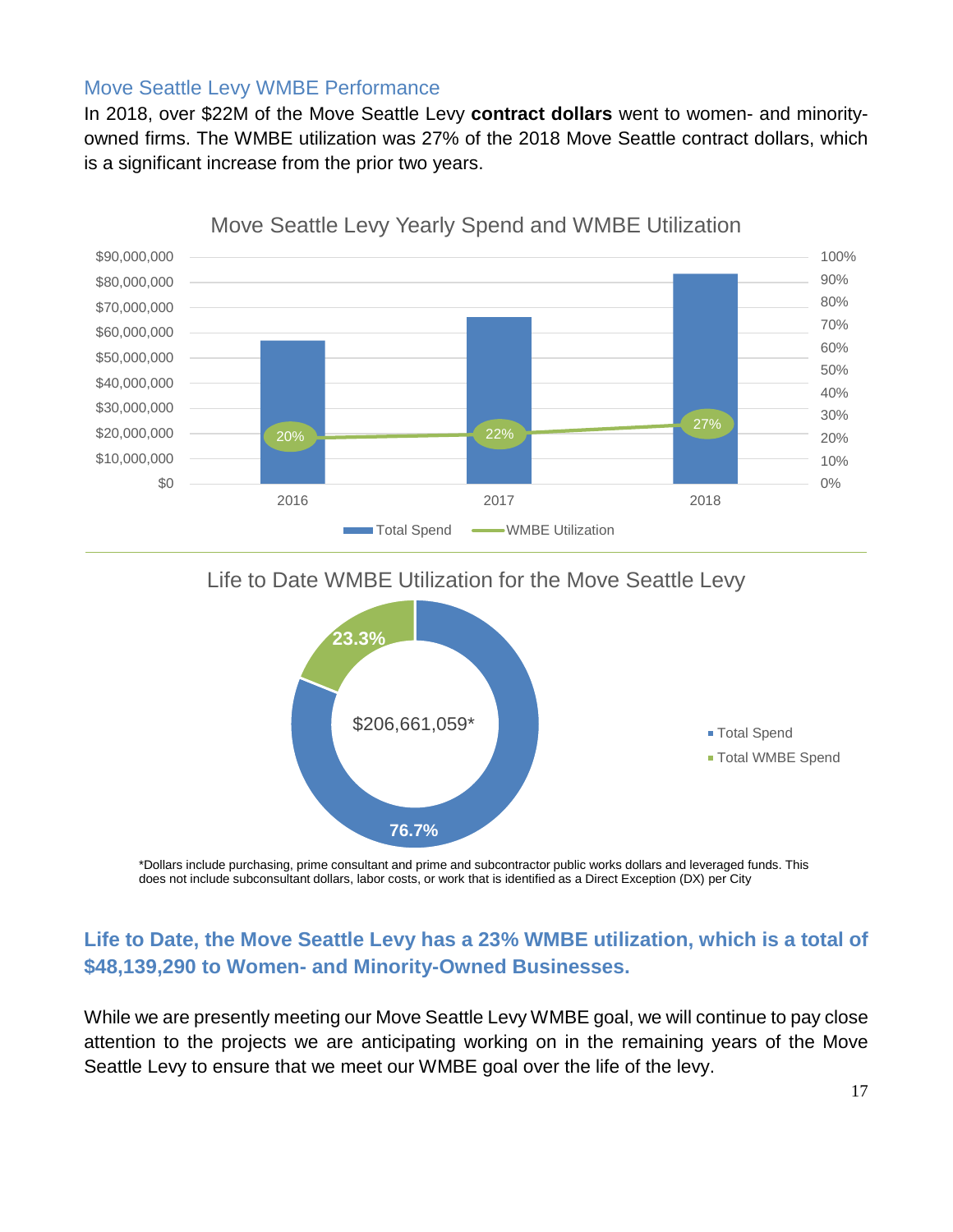# **Additional Strategies and Focus Areas for SDOT**

#### *Targeted WBE Engagement*

Increased engagement with organizations supporting Woman Business Enterprises to share information and resources for working with SDOT. Anticipated outreach includes, but is not limited to, engagement with community groups such as *ASTRA: Women's Business Alliance (previously WBENC)* and *Win with Washington.*

#### *Accountability Systems for Progress in WMBE/HUB Business Utilization*

Options to make attainment of WMBE Goals part of performance evaluation, and development of statistics to be utilized as metrics for evaluation of division/Department success.

#### *Systems to Track and Analyze WMBE/HUB Information*

Develop tools to capture location component of firms engaged in procurements with SDOT to include headquarter and significant business presence parameters. SDOT Office of Equity & Economic Inclusion will continue working on prospective GIS map alternatives for data.

#### *Information Availability*

Expand external and internal information repositories for WMBE documents, updates, and tools. Make presentations to stakeholders and other City audiences on program activities and outcomes.

#### *Outreach to Immigrant, Emerging, WMBE, Micro Businesses*

Expand outreach to Immigrant, Emerging, WMBE, Micro Businesses to help communities navigate doing business with SDOT / The City of Seattle. SDOT has launched and hosted preliminary events in Spanish in partnership with the City of Seattle Public Library, FAS and the Seattle Office of Immigrant and Refugee Affairs. The goal is to expand these outreach initiatives to other communities. Moving into 2019, SDOT will partner with other WMBE leads and City staff to explore joint strategies for engaging with women-owned businesses. SDOT will continue to guide Immigrant, Emerging, WMBE, and Micro Businesses through the City's processes to determine how to engage with SDOT and the City of Seattle, and will continue to support the City's efforts for providing technical assistance for Women- and Minority-Owned Businesses.

## *Annual Report: Performance Review, Transparency & Accountability*

With the advent of hiring a new Manager in 2019, the SDOT Office of Equity & Economic Inclusion plans to deliver an Annual Report reviewing year-end performance information. This initiative was launched to deliver an overview of 2015 performance of the WMBE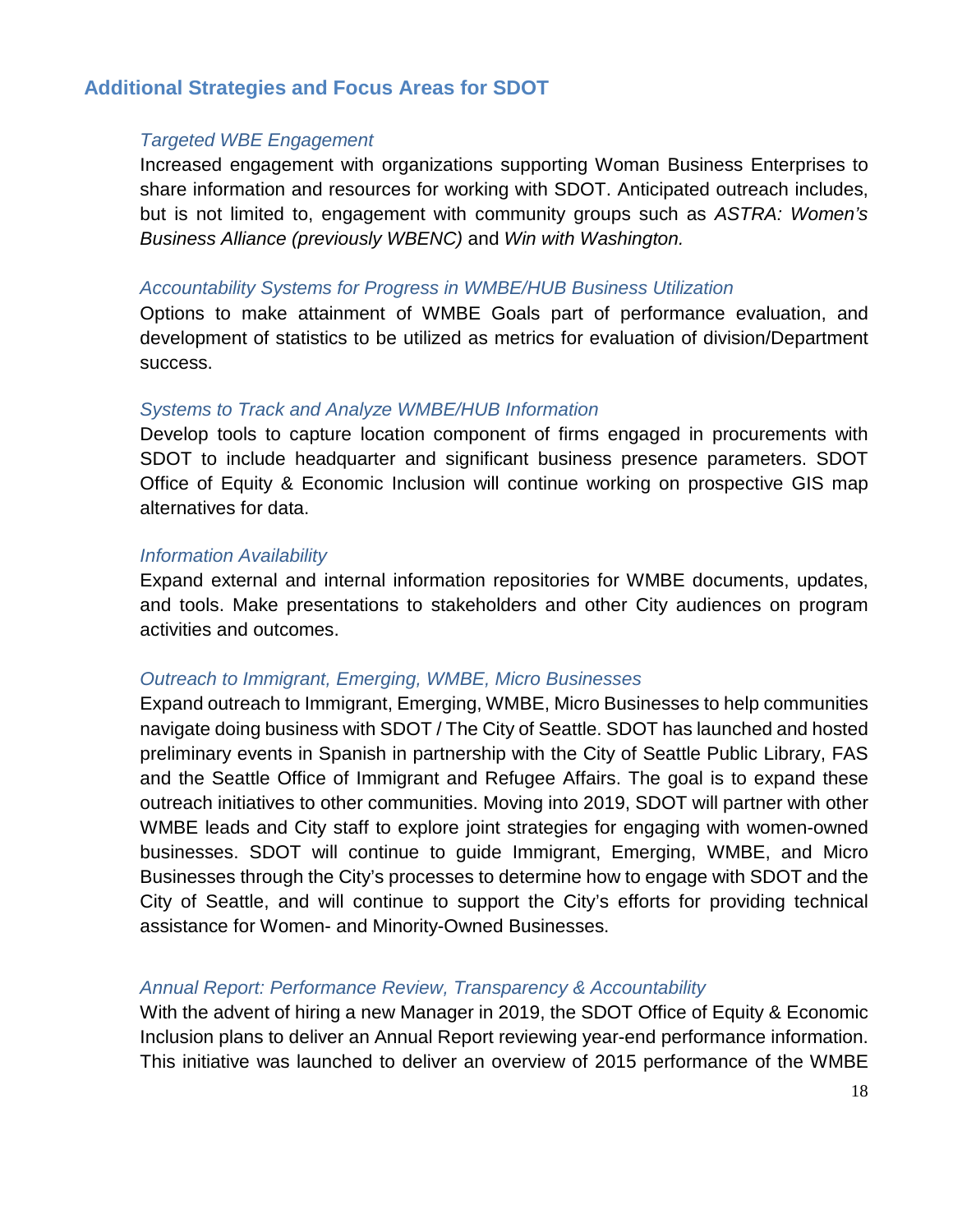Program but will be expanded to encompass the RSJI work of the Office of Equity & Economic Inclusion for FY2018.

# Community Outreach Efforts

In 2019, SDOT will continue to have a presence in community organizations such as Tabor 100, NAMC, First Thursdays, NMSDC, and CCCJ. Moreover, SDOT will continue support and participate in vendor outreach events and trade shows. Scheduled participation in community outreach includes, but is not limited to:

# Working with SDOT

Women- and Minority-owned businesses will learn more about working with SDOT. Department staff will explain the types of services and goods SDOT procures, along with resources and tools for WMBE firms. Multiple themes are explored.

## 2019 Alliance Northwest Government Contracting Event – March 7, 2019

Alliance Northwest is a business-to-government conference that features keynote speakers, workshops and matchmaking sessions with government agencies and primes.

## 2019 City of Seattle A/E Consulting Show – March 21, 2018

All capital departments introduce major upcoming projects that are likely to have large engineering design consultant solicitations during the coming year.

# 2019 GSBA LGBTQ Business Matchmaker Event – April 2019

The Greater Seattle Business Association and Starbucks partnered to create the first-ever LGBT Business Matchmaker event in the northwest. The event connects small businesses and government and corporate entities to explore opportunities to do business together.

# 2019 IT Meet and Greet – April 2019

WMBE technology experts and software providers will meet with City decision-makers. An area of specific emphasis will be Project Quality Assurance Oversight of large, complex City IT projects.

# 2019 Reverse-Trade Vendor Show – Spring 2019

The annual contracting forum with City of Seattle, King County, Washington State Department of Transportation, Port of Seattle, Washington State Office of Minority and Women's Business Enterprises, Washington State Department of Enterprise Services, Sound Transit and others. Attendees will meet government contracting representatives and network with contractors, consultants and suppliers.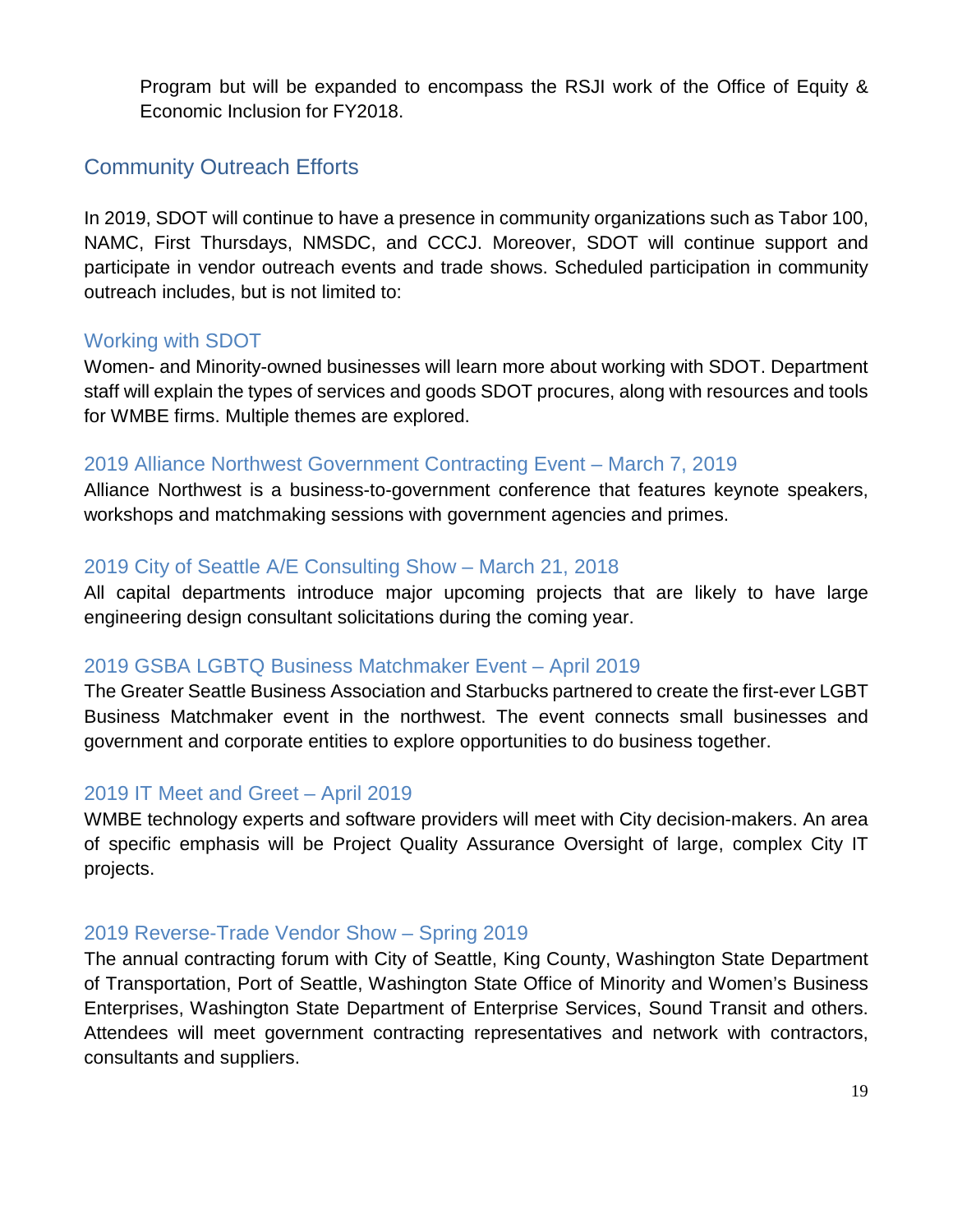# 2019 Regional Contracting Forum – Spring 2019

The annual contracting forum with City of Seattle, King County, Washington State Department of Transportation, Port of Seattle, Washington State Office of Minority and Women's Business Enterprises, Washington State Department of Enterprise Services, Sound Transit and others. Attendees will meet government contracting representatives and network with contractors, consultants and suppliers.

# Consultant Prompt Pay Strategies

SDOT is committed to creating a responsive environment for firms engaging in City of Seattle work, and fully supports the Mayor's Prompt Payment Initiative. Pursuant to this initiative, SDOT commits to a Prompt Payment aspirational goal of 100%.

| <b>Invoices Paid in 30 Days</b> |          |  |  |  |
|---------------------------------|----------|--|--|--|
| 2019 Goal                       | 100%     |  |  |  |
| 2018 Actual                     | $90\%$ * |  |  |  |

\*Performance considerations include processing of large invoices from mega projects, and increased collaboration with other departments for circumstances that necessitate cross departmental approval. Per available data from PeopleSoft 9.2.

# Percentage of SDOT consultant invoices that will be paid within 30 days:

SDOT continues to propose 100% consultant invoices will be paid within 30 days. This is the standard set forth in the City's code and our contract language. This year, all departments have been urged to pursue a 95% compliance goal toward the Prompt Payment policy. Though there have been significant challenges with our new Citywide accounting system in 2018 that lowered our actual percentage, SDOT is committed to aiming for 100% compliance.

# Strategies to communicate and implement this goal within the department:

- Continued strengthening of communication between consultant contracting and accounting
- Continued strengthening of communication between consultant contracting and other departments for concurrent review of invoices
- Refinement and communication / training of SDOT staff on the department's consultant contracting invoice dispute resolution processes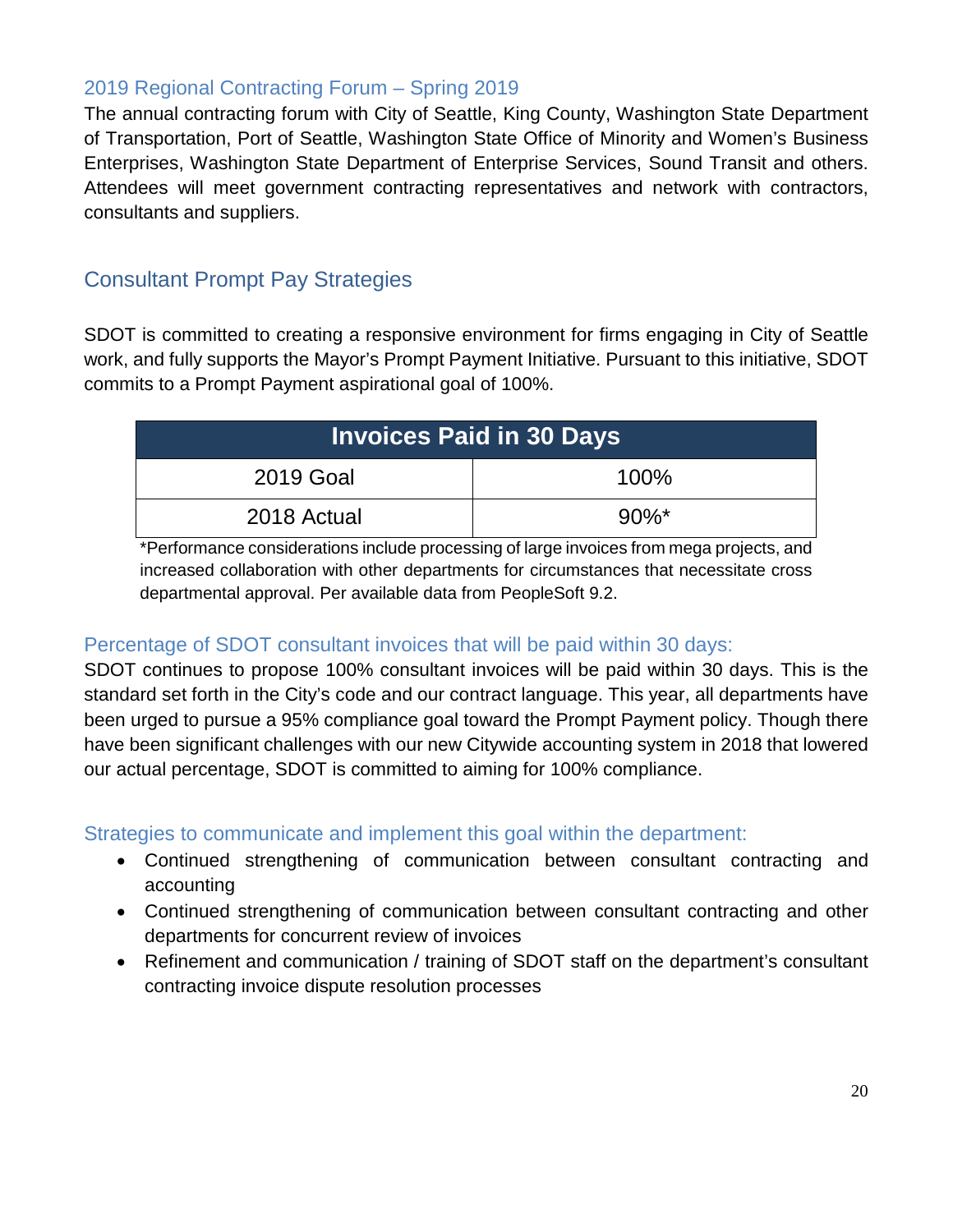# Job Order Contracts (JOCs)

Job Order Contracting is an alternative to the traditional design-bid-build public works contracting process where instead the City may issue work orders directly to a JOC prime contractor for construction projects up to \$350,000. This allows the City to reduce total lead-time and cost for construction of Public Work projects for repair and renovation required at public facilities. SDOT participates in utilizing JOC contracts.

| <b>2018 SDOT JOC Contract Performance</b>                                                                                                                                                                                      |       |                               |                               |                   |        |  |
|--------------------------------------------------------------------------------------------------------------------------------------------------------------------------------------------------------------------------------|-------|-------------------------------|-------------------------------|-------------------|--------|--|
| # of Contracts                                                                                                                                                                                                                 | Total | <b>MBE</b><br><b>Payments</b> | <b>WBE</b><br><b>Payments</b> | <b>Total WMBE</b> | % WMBE |  |
| \$486,894<br>\$0<br>\$374,400<br>\$374,400<br>77%<br>4                                                                                                                                                                         |       |                               |                               |                   |        |  |
| *Data is sourced from the City of Seattle SUMMIT financial system. Figures are rounded to the nearest whole number<br>where applicable. 2018 YTD figures represent payments made to prime contract holders and subconsultants. |       |                               |                               |                   |        |  |

# Anticipated 2019 JOC Spend:

SDOT anticipates spending approximately \$296,000 in 2018-2019 Contract Year which ends late April 2019. SDOT anticipates spending another \$881,000 for 2019-2020.

# 2019 JOC projects:

- 1.  $6<sup>th</sup>$  and Lenora Tighten curb radius
- 2. 4th and Lenora Install Rapid Ride Zone
- 3. Westlake and Denny Bus zone expansion
- 4. S Pilgrim Emerson Elementary Three intersections' curb ramps
- 5. 37<sup>th</sup> Ave  $S -$  Sidewalk installation